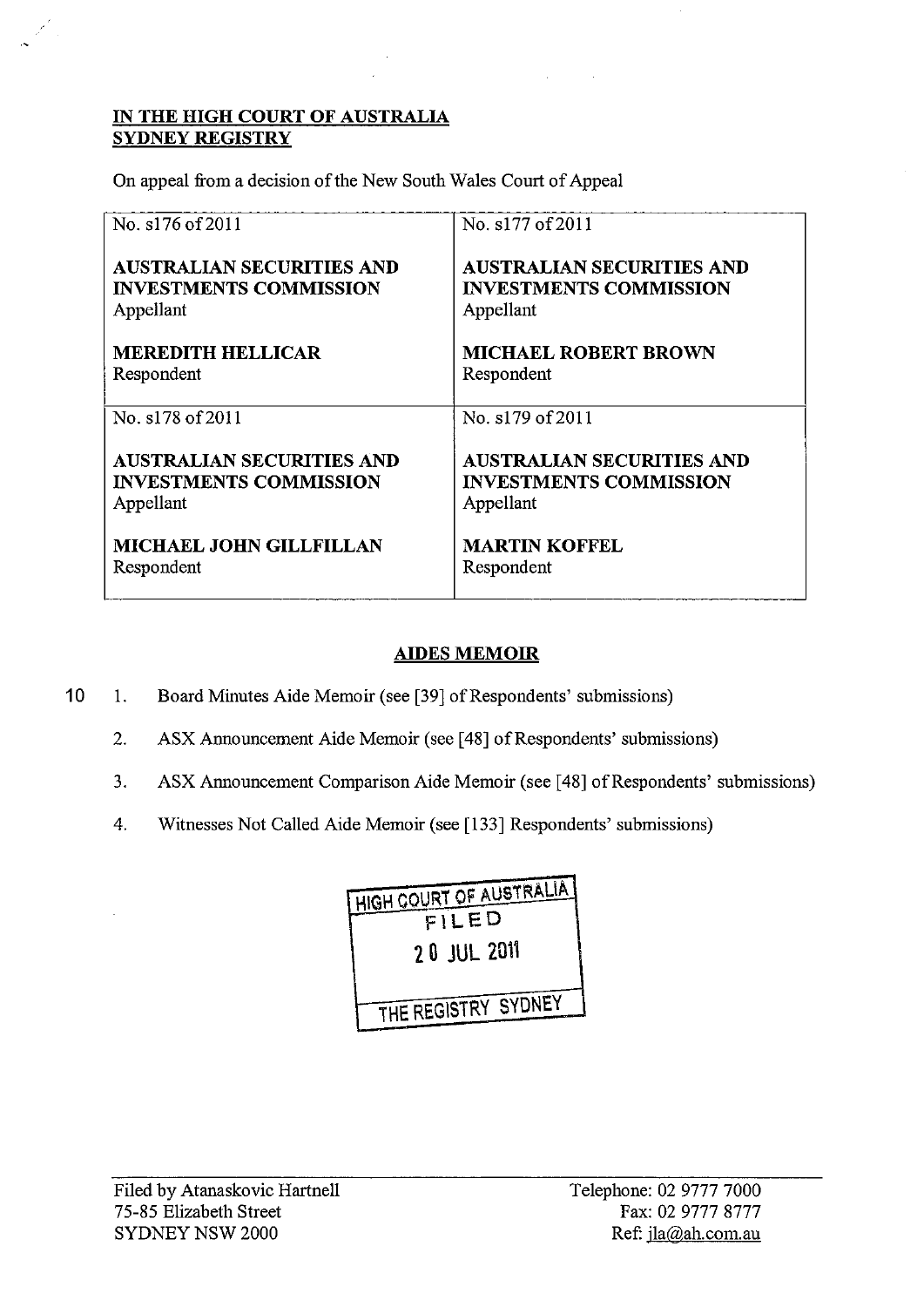### **BOARD MINUTES AIDE MEMOIR**

 $\mathcal{P}^{\prime}$ 

 $\sim 10^6$ 

| N <sub>0</sub> | Date             | <b>Description of event</b>                                                                                                                              | <b>Appeal Book references</b>                                                 |
|----------------|------------------|----------------------------------------------------------------------------------------------------------------------------------------------------------|-------------------------------------------------------------------------------|
| 1.             | 31 January 2001  | Blanchard asks Shafron whether he (Shafron) or Allens should "do a first<br>draft of the various minutes of meeting".                                    | ABWhi94, CA [471]<br>ABBlu4/1742                                              |
| 2.             | 2 February 2001  | Shafron asks Blanchard to get started on some draft resolutions.                                                                                         | ABWhi94, CA [471]<br>ABBlu4/1742                                              |
| 3.             | 5 February 2001  | Email from Shafron to Robb and others referring to Blanchard "doing some<br>JHIL resolutions".                                                           | ABBlu4/1797                                                                   |
| 4.             | 7 February 2001  | Blanchard emails Shafron (copy to Robb) draft JHIL Board minutes. This is<br>the first draft of the minutes.                                             | ABRed2/720, LJ [1192]<br>ABWhi94, CA [472]<br>ABBlu4/1824<br>ABBlu4/1825-1829 |
| 5.             | 8 February 2001  | Email from Shafron to Blanchard (copy to Robb) advising that he "will make<br>some small changes to reflect house style and the state of the documents". | ABWhi94, LJ [473]<br>ABBlu4/1838-1839                                         |
| 6.             | 9 February 2001  | Draft JHIL minutes. This is the second draft of the minutes.                                                                                             | ABRed2/720, LJ [1192]<br>ABWhi94, CA [474]<br>ABBlu5/1876-1881                |
| 7.             | 13 February 2001 | Draft JHIL minutes (with handwritten annotations). This is the third draft of<br>the minutes.                                                            | ABRed2/720, LJ [1192]<br>ABWhi94, CA [474]                                    |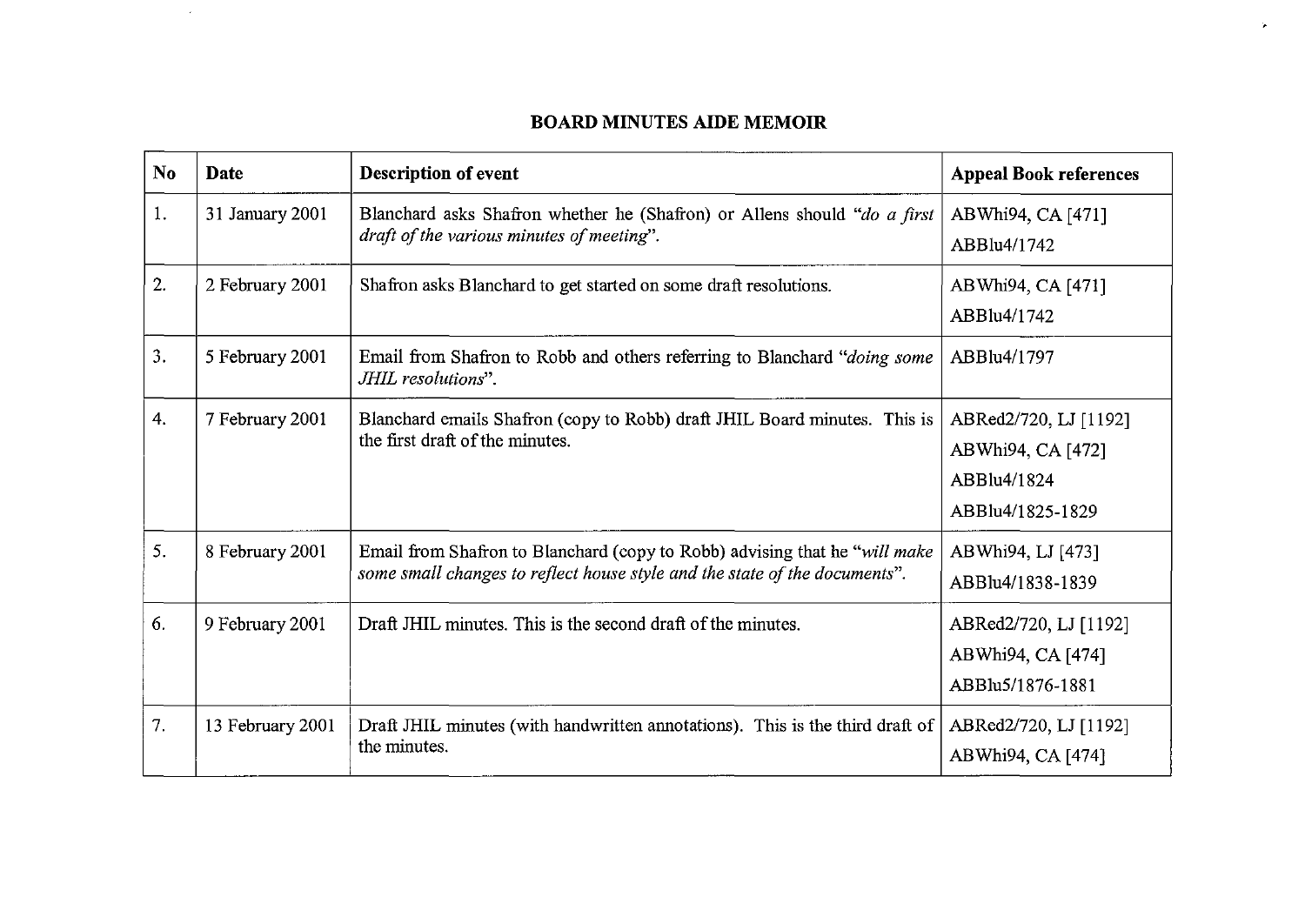| N <sub>o</sub> | <b>Date</b>                  | <b>Description of event</b>                                                                                  | <b>Appeal Book references</b>                                                                                |
|----------------|------------------------------|--------------------------------------------------------------------------------------------------------------|--------------------------------------------------------------------------------------------------------------|
|                |                              |                                                                                                              | ABBlu5/1912-1918                                                                                             |
| 8.             | 14 February 2001             | Email from Robb to Shafron attaching draft JHIL minutes. This is the fourth<br>draft of the minutes.         | ABRed2/720, LJ [1192]<br>ABWhi94, CA [475]<br>ABBlu5/1928<br>ABBlu5/1929-1935]                               |
| 9.             | 15 February 2001<br>(8.05am) | Email from Robb to Shafron: "Revised minutes for your review". This is the<br>fifth draft of the minutes.    | ABRed2/720, LJ [1192]<br>ABWhi94, CA [477]<br>ABBlu5/2102<br>ABBlu5/2103-2111                                |
| 10.            | 21 March 2001                | Email from Shafron to Macdonald attaching "Draft Feb 00 Minutes". This is<br>the sixth draft of the minutes. | ABWhi94, CA [479]<br>ABBlu6/2671<br>ABBlu6/2672-2679                                                         |
| 11.            | 27 March 2001                | April 2001 Board Papers containing Agenda and draft February 2001 JHIL<br>Board minutes.                     | ABRed2/720-721, LJ<br>[1193]<br>ABWhi95, CA [482]<br>ABBlu6/2543-2545<br>ABBlu6/2580-2587<br>See ABBlu6/2686 |
| 12.            | 30 March 2001                | Email from Shafron to Robb attaching JHIL minutes in draft.                                                  | ABRed2/722, LJ [1201]                                                                                        |

 $\epsilon$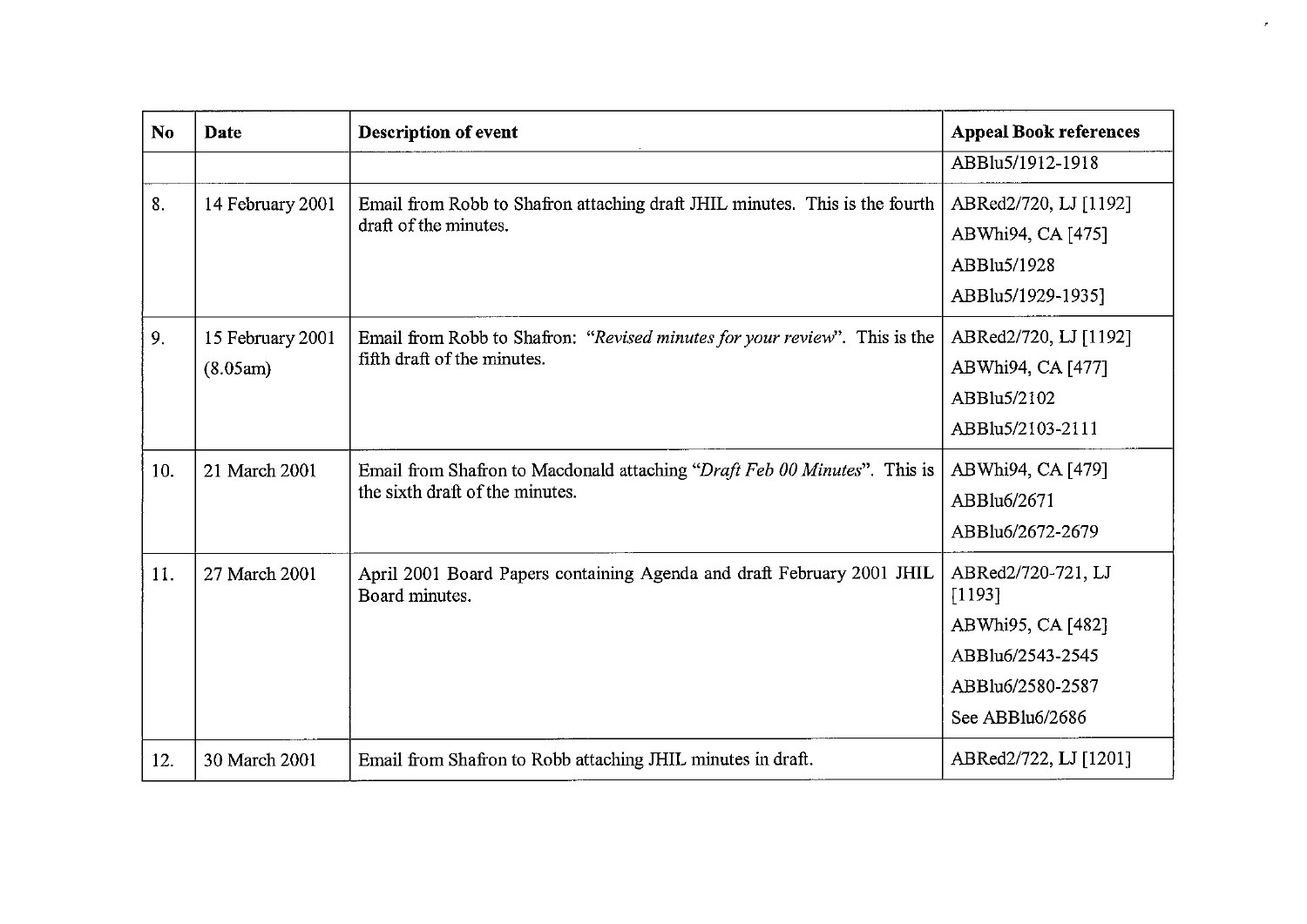| N <sub>0</sub> | Date                                          | <b>Description of event</b>                                                                | <b>Appeal Book references</b>                                               |
|----------------|-----------------------------------------------|--------------------------------------------------------------------------------------------|-----------------------------------------------------------------------------|
|                |                                               |                                                                                            | ABWhi95, CA [480]<br>ABBlu7/2830<br>ABBlu7/2831-2838                        |
| 13.            | 3-4 April 2001                                | April 2001 JHIL Board Meeting. February 2001 Board minutes confirmed as<br>correct record. | ABRed2/412, LJ [53]<br>ABWhi93, CA [467]<br>ABBlu7/2839-2841                |
| 14.            | At or following<br>the April Board<br>meeting | McGregor signs minutes of 15 February 2001 JHIL Board meeting.                             | ABRed2/412, LJ [53]<br>ABWhi93, CA [467]<br>ABBlu5/2118-2125<br>ABBlu7/2865 |
| 15.            | 5–7 April 2001                                | Email exchanges between Shafron and Kneeshaw re JHIL minute book.                          | ABRed2/413-414, LJ [56]<br>ABBlu7/2865-2866                                 |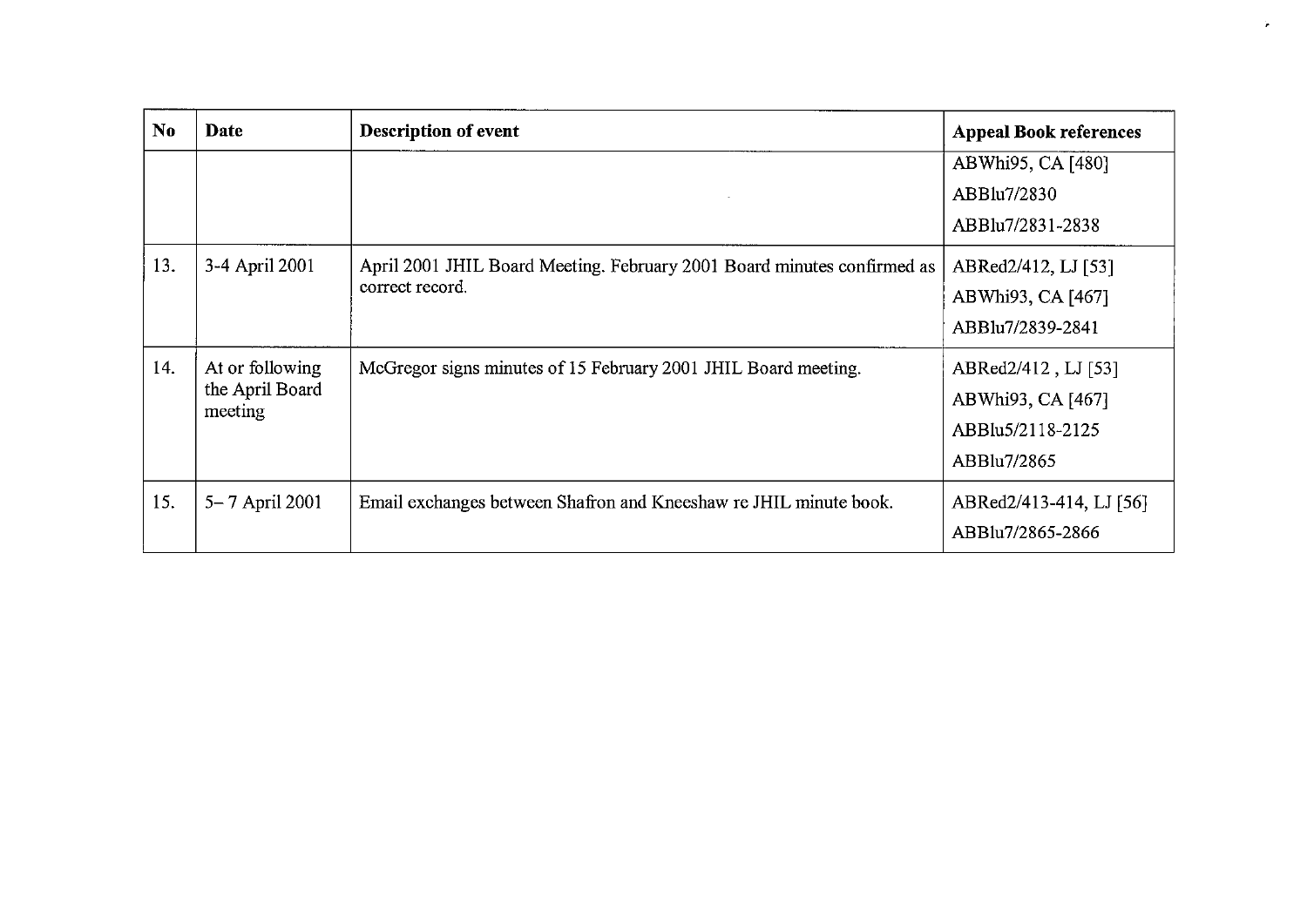### ASX ANNOUNCEMENT AIDE MEMOIR

|                | Date/Time                | Relevant<br>document(s)                                                                                                                | Description of event                                                                                                                                                                               | <b>Appeal Book references</b>                                                                                                                                                                               |
|----------------|--------------------------|----------------------------------------------------------------------------------------------------------------------------------------|----------------------------------------------------------------------------------------------------------------------------------------------------------------------------------------------------|-------------------------------------------------------------------------------------------------------------------------------------------------------------------------------------------------------------|
|                | 14<br>February<br>7:28PM | Email from Jane<br>Rotsey to Greg<br><b>Baxter and Steve</b><br>Ashe and copied to<br>Brian Tyson, Emma<br>Burlington and Tony<br>Park | Attaches a number of documents including a draft announcement. This<br>version is referred to in the LJ as the 7:28pm Draft Announcement.                                                          | ABRed2/427-428, 443; LJ<br>$[103], [107], [127]$ -[128]<br>ABWhi/40-42, 45, 47 and<br>66; CA [189]-[191], [200]-<br>$[202]$ , $[210]$ , $[309]$<br>ABBlu5/2006;<br>ABBlu5/2017-2018<br>(draft announcement) |
| $\overline{2}$ | 15<br>February<br>6:57AM | Email from Greg<br>Baxter to Jane<br>Rotsey and copied to<br><b>Steve Ashe</b>                                                         | Attaches changes to other documents but no changes to 7:28pm Draft<br>Announcement.                                                                                                                | ABRed2/430-431; LJ<br>[109]. Note: 7.57am<br>version referred to in LJ is<br>at ABBlu5/2088<br>ABWhi/45, 75; CA [204],<br>$[363]$ - $[364]$<br>ABBlu5/2071;<br>ABBlu5/2083-2084<br>(draft announcement)     |
| 3              | 15<br>February<br>7:24AM | Email from Greg<br>Baxter to Jane<br>Rotsey                                                                                            | Attaches changes to the 7:28pm Draft Announcement with amendments<br>by Baxter in mark up with deletions in text boxes. This version is<br>referred to in the LJ as the 7:24am Draft Announcement. | ABRed2/431-433, 443,<br>445, 460-463, 465-467; LJ<br>$[110]-[111], [129], [135],$                                                                                                                           |

 $\sim$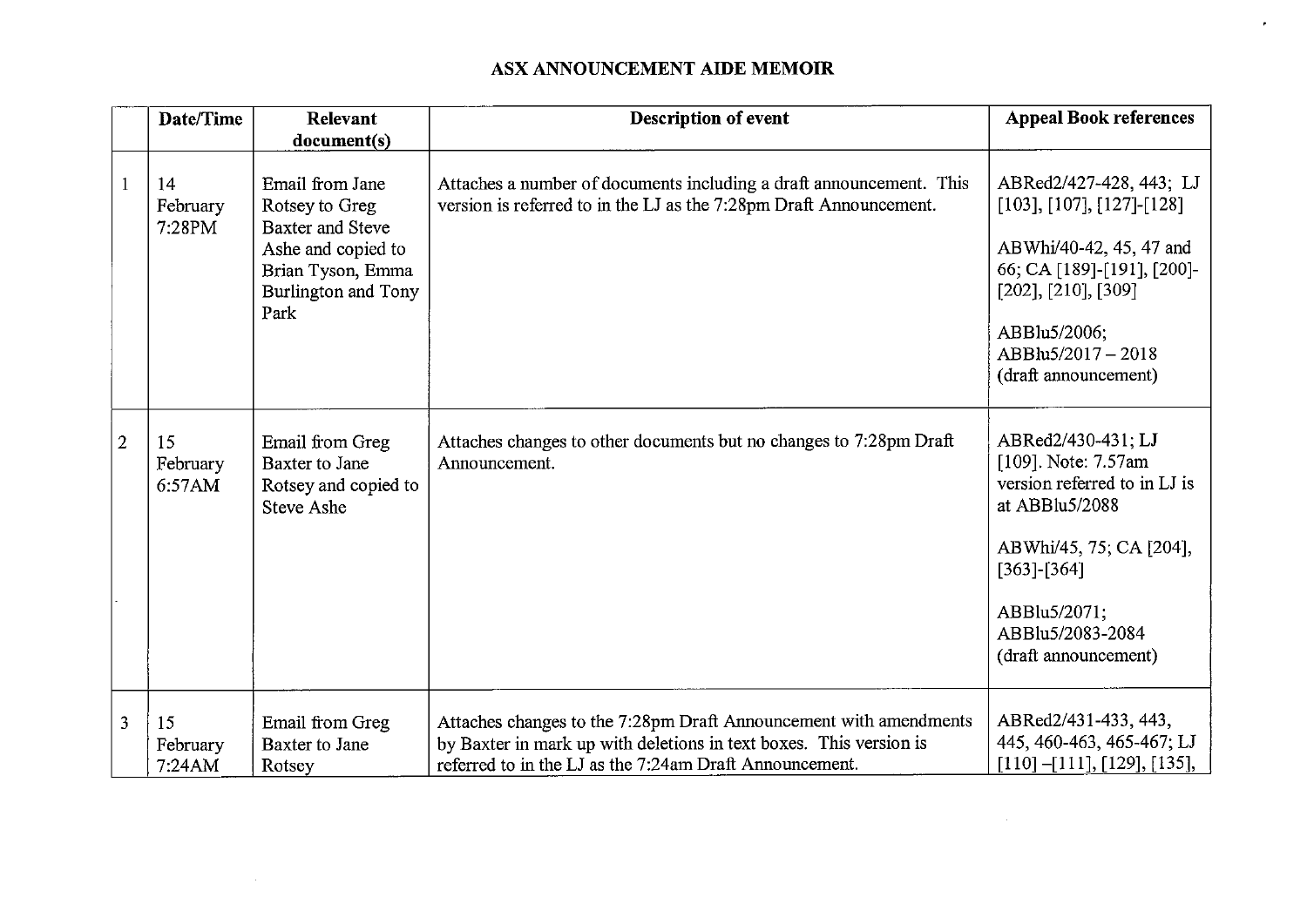| Date/Time | Relevant    | Description of event                                                                                                                                                                                                                                                                                                                                                              | <b>Appeal Book references</b>                                                                                                                                                                                               |
|-----------|-------------|-----------------------------------------------------------------------------------------------------------------------------------------------------------------------------------------------------------------------------------------------------------------------------------------------------------------------------------------------------------------------------------|-----------------------------------------------------------------------------------------------------------------------------------------------------------------------------------------------------------------------------|
|           | document(s) |                                                                                                                                                                                                                                                                                                                                                                                   |                                                                                                                                                                                                                             |
|           |             | According to Baxter's affidavit evidence, this is version that he took to<br>the Board meeting on 15 February 2001 without the text boxes or the<br>mark-up: ABBlu10/4615, Baxter affidavit, [113] and ABBlu12/5311,<br>Baxter $2^{nd}$ affidavit, [2]. The Draft ASX Announcement is in the same<br>form as the 7:24am Draft Announcement except it has the changes<br>accepted. | $[194]$ -[195], [197], [200]-<br>$[201]$ , $[213]$ , $[219]$ - $[220]$<br>ABWhi/45-47, 54, 66, 73-<br>75, 77-78; CA [203],<br>$[207]$ - $[210]$ , $[241]$ - $[242]$ ,<br>$[308]-[309], [359]-[360],$<br>[363], [377], [381] |
|           |             | The following amendments were made (with the deleted text below<br>appearing in boxes on the right hand side of the actual draft<br>announcement):                                                                                                                                                                                                                                | ABBlu5/2085;<br>ABBlu5/2086-2087<br>(draft announcement)                                                                                                                                                                    |
|           |             | $\sim$ $\sim$                                                                                                                                                                                                                                                                                                                                                                     | ABBlu10/4615, Baxter                                                                                                                                                                                                        |
|           |             | The Foundation's purpose is to will have sufficient funds to meet all                                                                                                                                                                                                                                                                                                             | [113] ABBlu12/5311,                                                                                                                                                                                                         |
|           |             | legitimate compensation claims from people injured by asbestos<br>products manufactured in the past by manage all-future litigation arising<br>from the past manufacturing of asbestos-containing products by two<br>former subsidiaries of JHIL <sub>2</sub> -and-fund-legitimate compensation-claims.                                                                           | Baxter 2nd affidavit [2]                                                                                                                                                                                                    |
|           |             | JHIL CEO, Mr Peter MacdDonald said that the establishment of a fully-<br>funded Foundation provided the best resolution for all stakeholders.                                                                                                                                                                                                                                     |                                                                                                                                                                                                                             |
|           |             | "The establishment of the Medical Research and Compensation<br>Foundation provides certainty for people with a legitimate claim against<br>the former James Hardie companies which manufactured asbestos<br>products," Mr MacdDonald said.                                                                                                                                        |                                                                                                                                                                                                                             |
|           |             | "It also resolves The Foundation will concentrate solely on asbestos for                                                                                                                                                                                                                                                                                                          |                                                                                                                                                                                                                             |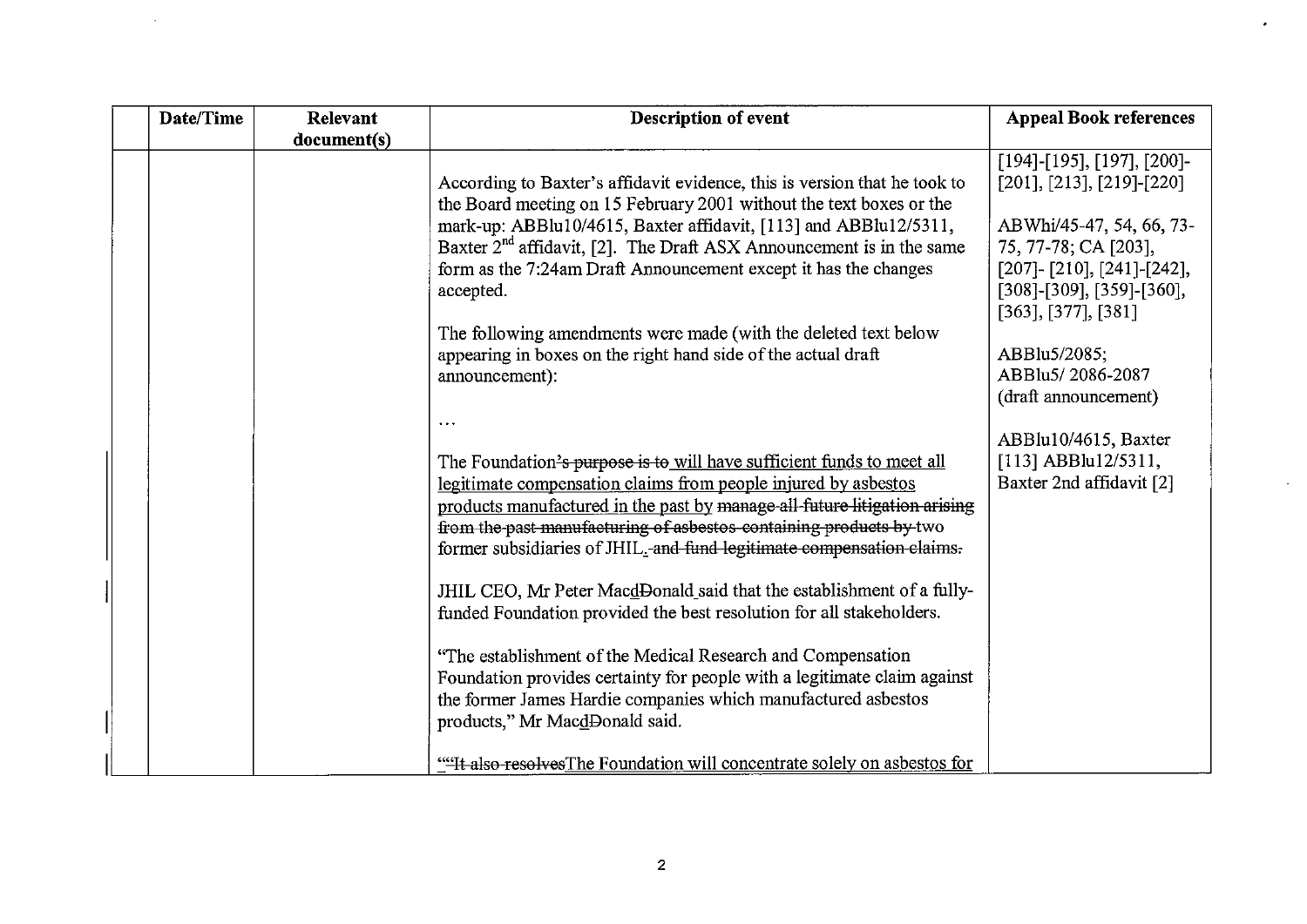| Date/Time | Relevant    | <b>Description of event</b>                                                                                                                                                                                                                                                                                                                                                                                                                                                                                                                                                     | <b>Appeal Book references</b> |
|-----------|-------------|---------------------------------------------------------------------------------------------------------------------------------------------------------------------------------------------------------------------------------------------------------------------------------------------------------------------------------------------------------------------------------------------------------------------------------------------------------------------------------------------------------------------------------------------------------------------------------|-------------------------------|
|           | document(s) |                                                                                                                                                                                                                                                                                                                                                                                                                                                                                                                                                                                 |                               |
|           |             | the benefit of claimants allowing James Hardie's asbestos liability and<br>allows it to to pursue its very exciting growth prospects for the benefit of<br>shareholders."                                                                                                                                                                                                                                                                                                                                                                                                       |                               |
|           |             | A separate fund of \$3 million has also been set aside for scientific and<br>medical research aimed at finding treatments and cures for asbestos<br>diseases.                                                                                                                                                                                                                                                                                                                                                                                                                   |                               |
|           |             |                                                                                                                                                                                                                                                                                                                                                                                                                                                                                                                                                                                 |                               |
|           |             | In establishing the Foundation, James Hardie sought expert advice from<br>a number of firms, including actuaries Trowbridge, Access Economics<br>and PricewaterhouseCoopers. This advice supplemented the company's<br>long experience in the area of asbestos and formed the basis of<br>determining the level of funding required to meet all claims information<br>from a range of specialist advisors. It also has many years of experience<br>in managing this issue and has formed a very well rounded view of the<br>funding-required to meet current and future-elaims. |                               |
|           |             | "The directors of James Hardie are satisfied that the Foundation will<br>have sufficient funds to meet all future claims," Mr MacdDonald said.                                                                                                                                                                                                                                                                                                                                                                                                                                  |                               |
|           |             | Mr MacdDonald said, Sir Llewellyn Edwards, who had resigned as a<br>director of James Hardie Industries Limited to take up his new<br>appointment as chairman of the Foundation has enjoyed a long and<br>distinguished career in medicine, politics and business. He is a director<br>of a number of organizations including Westpac Banking Corporation                                                                                                                                                                                                                       |                               |

 $\ddot{\phantom{0}}$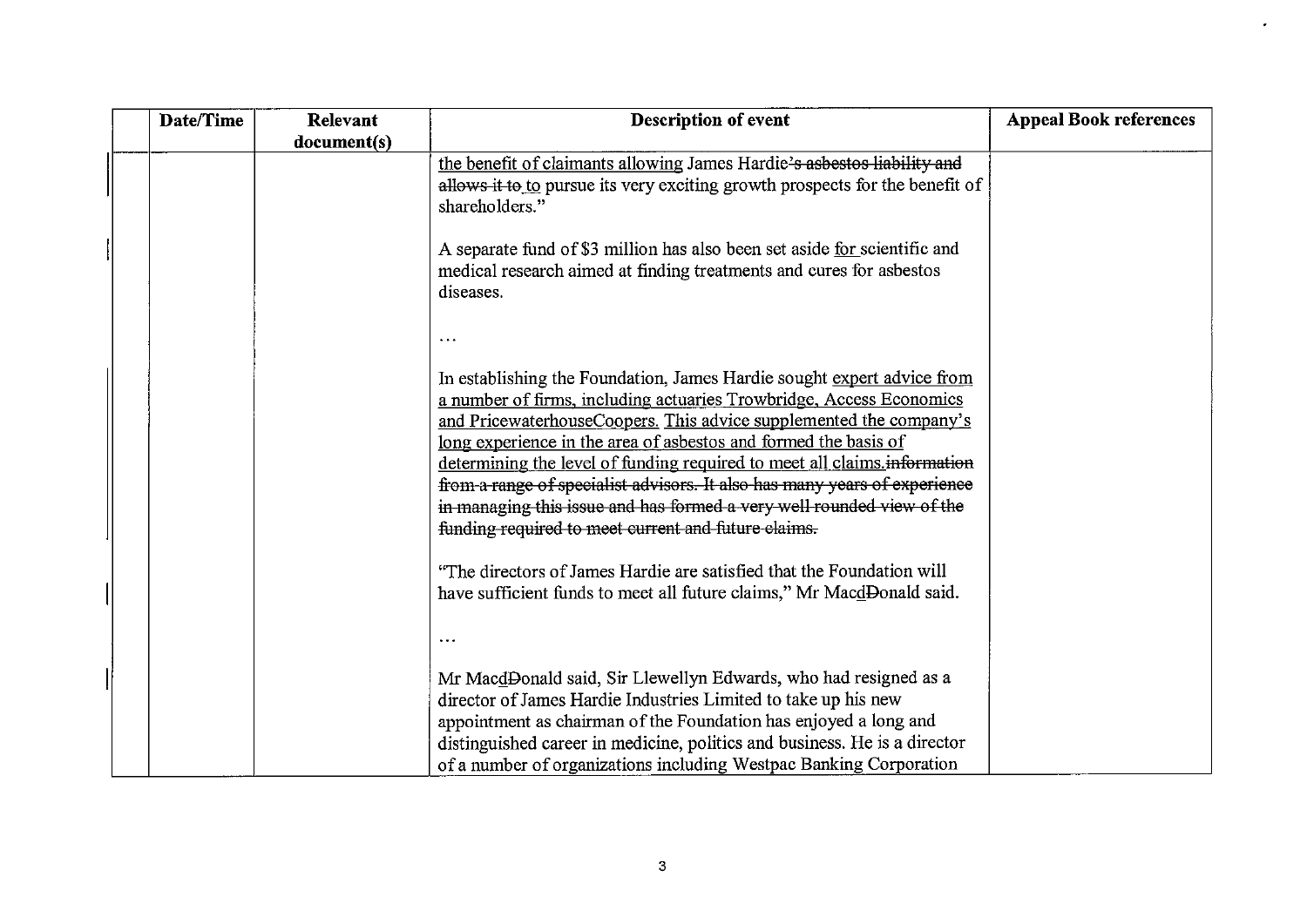|                | Date/Time      | Relevant<br>document(s) | <b>Description of event</b>                                                                                                                                                                                                                                                                                                                                                                                                                                                                                                                                                                                     | <b>Appeal Book references</b>                                                                                                                                                      |
|----------------|----------------|-------------------------|-----------------------------------------------------------------------------------------------------------------------------------------------------------------------------------------------------------------------------------------------------------------------------------------------------------------------------------------------------------------------------------------------------------------------------------------------------------------------------------------------------------------------------------------------------------------------------------------------------------------|------------------------------------------------------------------------------------------------------------------------------------------------------------------------------------|
|                |                |                         | and is also Chancellor of the University of Queensland.                                                                                                                                                                                                                                                                                                                                                                                                                                                                                                                                                         |                                                                                                                                                                                    |
| $\overline{4}$ | 15<br>February | Draft announcement      | The BIL version of the announcement is the 7:24am Draft<br>Announcement with all the mark up (underlined text and boxes)<br>accepted. This version is the Draft ASX Announcement.                                                                                                                                                                                                                                                                                                                                                                                                                               | ABRed2/461-463, 465,<br>466; LJ [196], [198], [201],<br>$[215]$ , $[219]$<br>ABWhi/76, 78; CA [371]-<br>$[375]$ , $[382]$ , $[384]$<br>ABBlu5/2051-2052                            |
| 5              | 15<br>February | Draft announcement      | This ALNS version of the announcement is in the same form as the<br>7:24am Draft Announcement with all mark up accepted.<br>The handwritten notations in this version to the $3rd$ and $10th$ paragraphs<br>are as follows:<br>On the basis of detailed actuarial analysis The Foundation will [is<br>$\frac{\text{expected to}}{\text{l}}$ have sufficient funds to meet all legitimate compensation<br>claims from people injured by asbestos products manufactured in the<br>past by two former subsidiaries of JHIL.<br>$\ddotsc$<br>In establishing the Foundation, James Hardie sought expert advice from | ABRed2/461-462, 465-<br>466; LJ [197]-[198], [214]<br>$[217]-[219]$<br>ABWhi/72-73, 76, 78; CA<br>$[348]$ - [349], [350]-[353],<br>$[376]$ , $[382]$ - $[384]$<br>ABBlu5/2185-2186 |

 $\bullet$ 

 $\sim 10^{-1}$ 

IThese words had been added in handwriting but may have a line through them.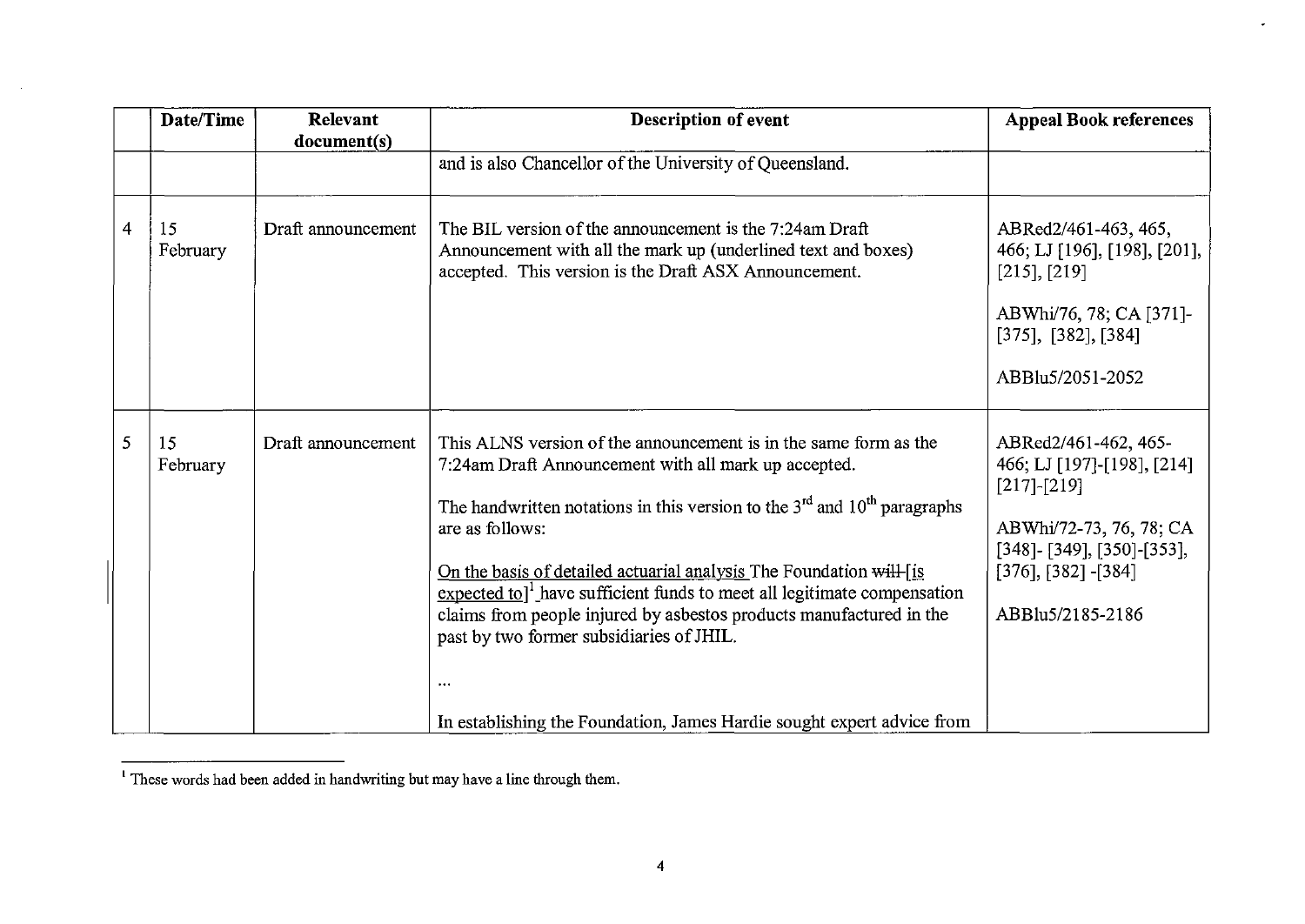|   | Date/Time      | <b>Relevant</b>    | <b>Description of event</b>                                                                                                                                                                                                                                                                                                                                                                                                                                                                                                                                                                                                                                          | <b>Appeal Book references</b>                                                                                                                                                      |
|---|----------------|--------------------|----------------------------------------------------------------------------------------------------------------------------------------------------------------------------------------------------------------------------------------------------------------------------------------------------------------------------------------------------------------------------------------------------------------------------------------------------------------------------------------------------------------------------------------------------------------------------------------------------------------------------------------------------------------------|------------------------------------------------------------------------------------------------------------------------------------------------------------------------------------|
|   |                | document(s)        |                                                                                                                                                                                                                                                                                                                                                                                                                                                                                                                                                                                                                                                                      |                                                                                                                                                                                    |
|   |                |                    | a number of firms, including actuaries Trowbridge, Access Economics<br>and PricewaterhouseCoopersThis advice supplemented the company's<br>long experience in the area of asbestos and formed the basis of<br>determining the level of funding required to meet all-future claims.<br>The 7:42pm Draft Announcement (as set out at item 13 below) deleted<br>the word "all" in the 10 <sup>th</sup> paragraph (the words "to meet all future claims<br>are replaced by the words "by the Foundation") and in the $11th$<br>paragraph.                                                                                                                                |                                                                                                                                                                                    |
| 6 | 15<br>February | Draft announcement | This ALNS version of the announcement is in the same form as the<br>7:24am Draft Announcement with all mark up accepted.<br>The handwritten notations in this version to the $3rd$ paragraph are as<br>follows:<br>On the basis of detailed analysis from actuaries The Foundation will<br>have $[$ is expected] <sup>2</sup> has sufficient funds to meet all legitimate<br>compensation claims from people injured by asbestos products<br>manufactured in the past by two former subsidiaries of JHIL.<br>The 7:42pm Draft Announcement (as set out at item 13 below) deleted<br>the words "will have" and added the word "has" to the 3 <sup>rd</sup> paragraph. | ABRed2/461-462, 465-<br>466; LJ [197]-[198], [214],<br>$[217]-[219]$<br>ABWhi/71-73, 76, 78; CA<br>$[346]$ -[347], [350]-[353],<br>$[376]$ , $[382]$ - $[384]$<br>ABBlu5/2187-2188 |
|   | 15             | Email from Jane    | Attaches a revised draft announcement. This is referred to in the LJ as                                                                                                                                                                                                                                                                                                                                                                                                                                                                                                                                                                                              | ABRed2/433-435, 442,                                                                                                                                                               |

ä,

 $\mathcal{A}^{\mathcal{A}}$ 

<sup>&</sup>lt;sup>2</sup> These words had been added in handwriting but have a heavier line through them.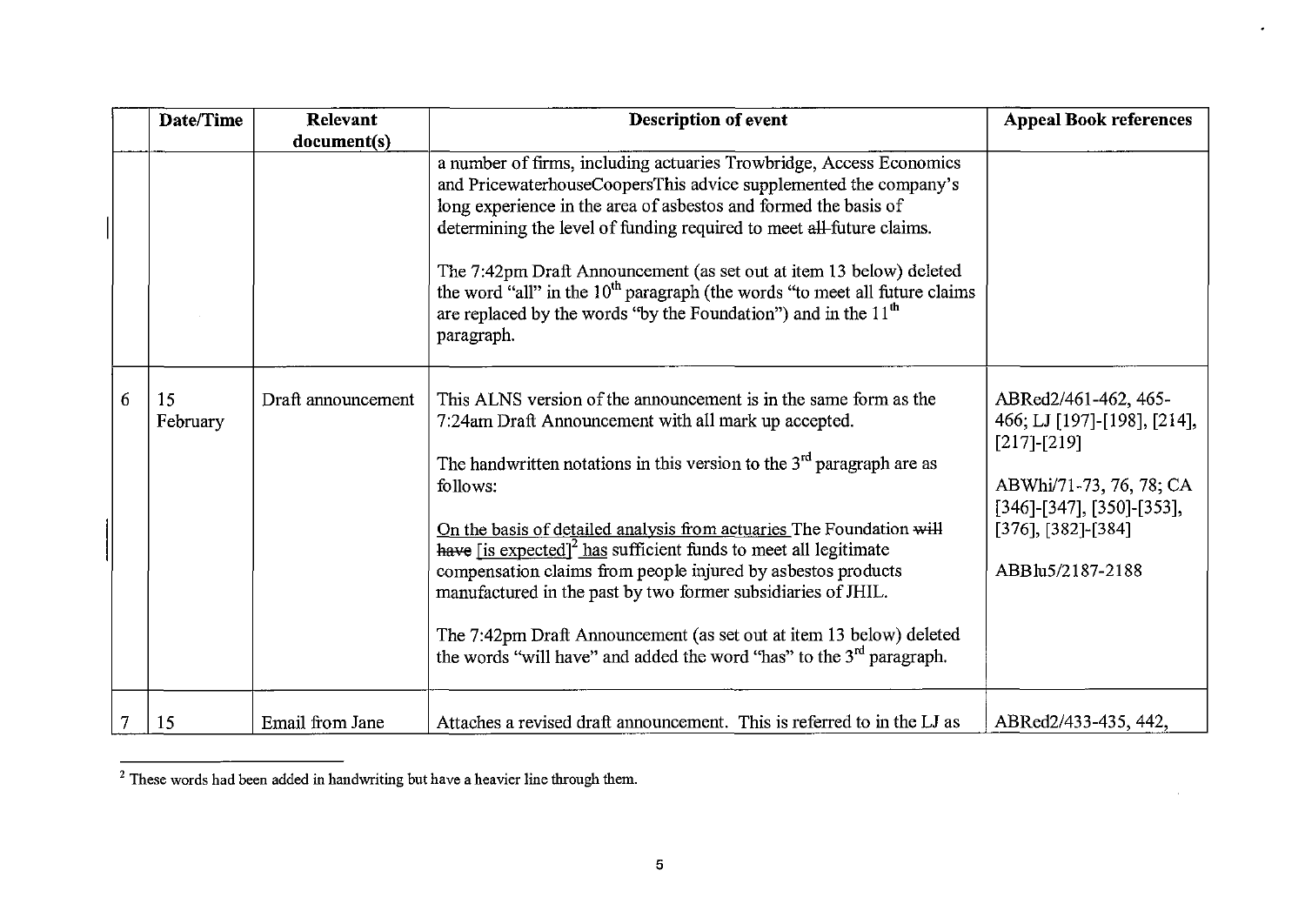| Date/Time                     | Relevant                                                 | <b>Description of event</b>                                                                                                                                                                                                                                                                                                                                                                                                                                                                                                        | <b>Appeal Book references</b>                                                                                                                                                                                |
|-------------------------------|----------------------------------------------------------|------------------------------------------------------------------------------------------------------------------------------------------------------------------------------------------------------------------------------------------------------------------------------------------------------------------------------------------------------------------------------------------------------------------------------------------------------------------------------------------------------------------------------------|--------------------------------------------------------------------------------------------------------------------------------------------------------------------------------------------------------------|
|                               | document(s)                                              |                                                                                                                                                                                                                                                                                                                                                                                                                                                                                                                                    |                                                                                                                                                                                                              |
| February<br>9:35AM            | Rotsey to Greg<br>Baxter and Melissa<br>Wheeler          | the 9:35am Draft Announcement.<br>All boxes (except for one in the $3rd$ paragraph) were deleted in this<br>version and the following change was made to the text $(6th$ paragraph):<br>"The Foundation will concentrate solely meeting the needs of and on<br>asbestos for the benefit of claimants allowing James Hardie to pursue its<br>very exciting growth prospects for the benefit of shareholders."                                                                                                                       | 460-463; LJ [112], [125],<br>$[195]$ , $[201]$<br>ABWhi/47-48, 68-70, 73-<br>76; CA [211]-[213], [321],<br>[327], [337], [360], [364]<br>$[369]$<br>ABBlu5/2126;<br>ABBlu5/2127-2128<br>(draft announcement) |
| 8<br>15<br>February<br>1:11PM | Email from Melissa<br>Wheeler to Steve<br>Ashe           | Attaches 9:35am Draft Announcement.                                                                                                                                                                                                                                                                                                                                                                                                                                                                                                | ABRed2/435; LJ [113]<br>ABBlu5/2134;<br>ABBlu5/2135-2136<br>(draft announcement)                                                                                                                             |
| 9<br>15<br>February<br>2:46PM | Facsimile from<br>Stephen Harman to<br>David Brett (PWC) | Seeking confirmation that acceptable to use PWC name in<br>announcement.<br>Attaches draft announcement, which has removed the box from the 3 <sup>rd</sup><br>paragraph of the 9:35am Draft Announcement. Brett asked Harman to<br>change the wording of the second sentence of the $10th$ paragraph to<br>emphasise that the directors themselves determined the level of funding<br>required by the Foundation and Harman said that "we will makes those<br>changes": ABBlu10/4522, Brett [57]. Harman relayed Brett's comments | ABRed2/436; LJ [114]<br>ABWhi/70; CA [337]<br>ABBlu5/2142;<br>ABBlu5/2143 - 2144;<br>ABBlu5/2145<br>ABBlu10/4522, Brett [57]                                                                                 |

ä.

 $\mathcal{L}^{\text{max}}_{\text{max}}$  , where  $\mathcal{L}^{\text{max}}_{\text{max}}$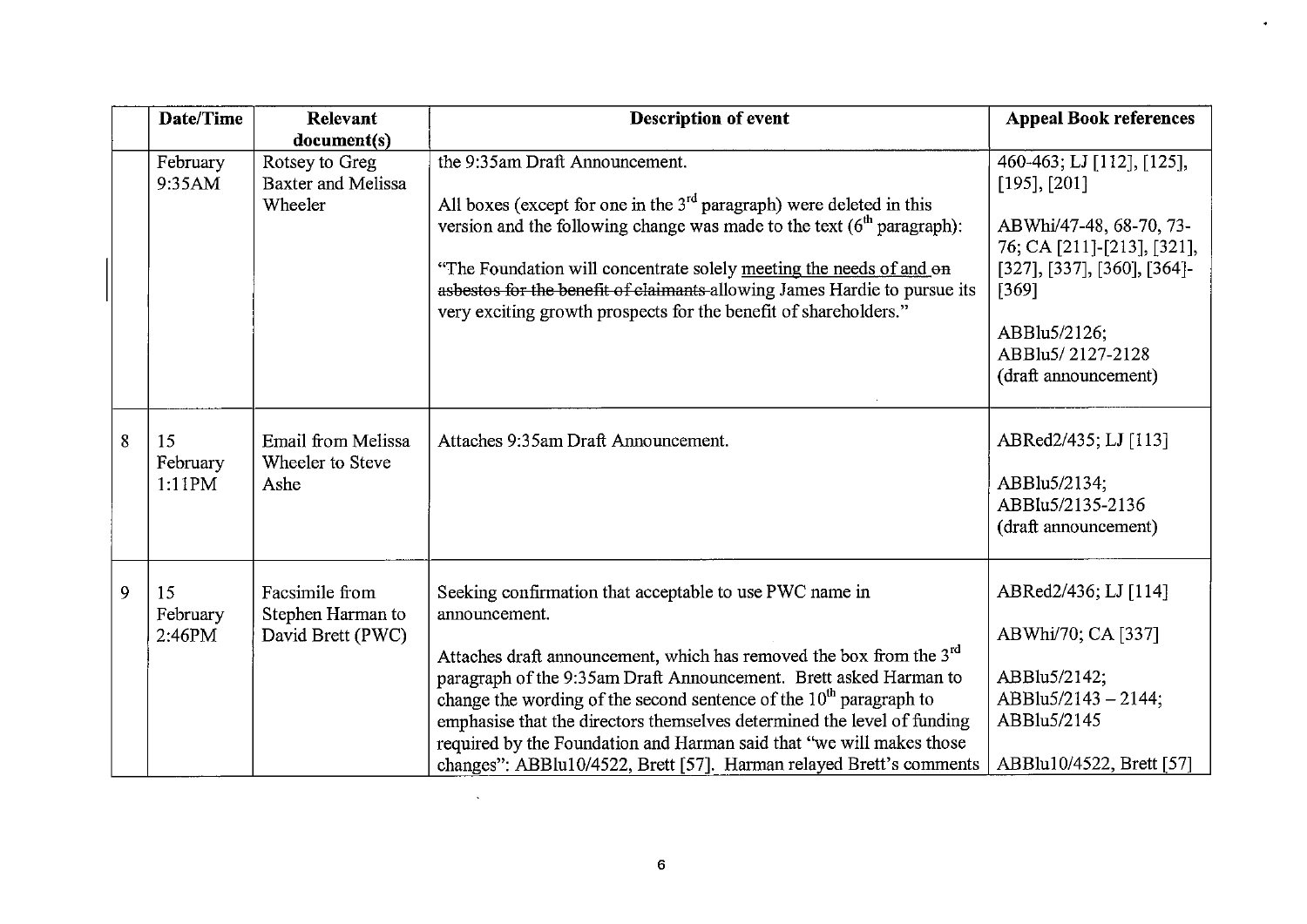|    | Date/Time                                                              | <b>Relevant</b>                                                                                        | Description of event                                                                                                                                                                                                                                                                                                                      | <b>Appeal Book references</b>                                |
|----|------------------------------------------------------------------------|--------------------------------------------------------------------------------------------------------|-------------------------------------------------------------------------------------------------------------------------------------------------------------------------------------------------------------------------------------------------------------------------------------------------------------------------------------------|--------------------------------------------------------------|
|    |                                                                        | document(s)                                                                                            | to Baxter who had carriage of the document: ABBlu11/4922; Harman<br>$[170]$ .                                                                                                                                                                                                                                                             | ABBlu11/4922, Harman<br>$[170]$                              |
| 10 | 15<br>February<br>3:40PM<br>(AUS)<br>TIME)                             | Email from David<br>Brett to Stephen<br>Harman                                                         | Confirmation from PWC that references to it in the draft announcement<br>are acceptable.                                                                                                                                                                                                                                                  | ABBlu5/2129                                                  |
| 11 | 15<br>February<br>4:15PM                                               | Email from Melissa<br>Wheeler to Greg<br><b>Baxter</b>                                                 | Attaches 9:35am Draft Announcement.                                                                                                                                                                                                                                                                                                       | ABBlu5/2148;<br>$ABBlu5/2160 - 2161$<br>(draft announcement) |
| 12 | 15<br>February<br>4:58PM<br>(AUS)<br>TIME)<br>15<br>February<br>5:07PM | Email from Melissa<br>Wheeler to Peter<br>Shafron<br>Email from Peter<br>Shafron to Melissa<br>Wheeler | In an email at 4:58pm Wheeler acknowledges a request by Shafron for a<br>soft copy of the media release, but says that "Greg is currently working<br>on it so once final will send it through".<br>Shafron responds in an email at 5:07pm: "whatever you have now<br>please" so that he can obtain approval from Trowbridge to cite them. | ABWhi/70, CA [337]<br>ABBlu5/2162                            |
| 13 | 15<br>February<br>7:42PM                                               | Email from Greg<br>Baxter to Melissa<br>Wheeler                                                        | Attaches a revised draft announcement. This is referred to in the LJ as<br>the 7:42pm Final Draft Announcement.                                                                                                                                                                                                                           | ABRed2/436-439, 469; LJ<br>$[115], [121], [229]$ -[230]      |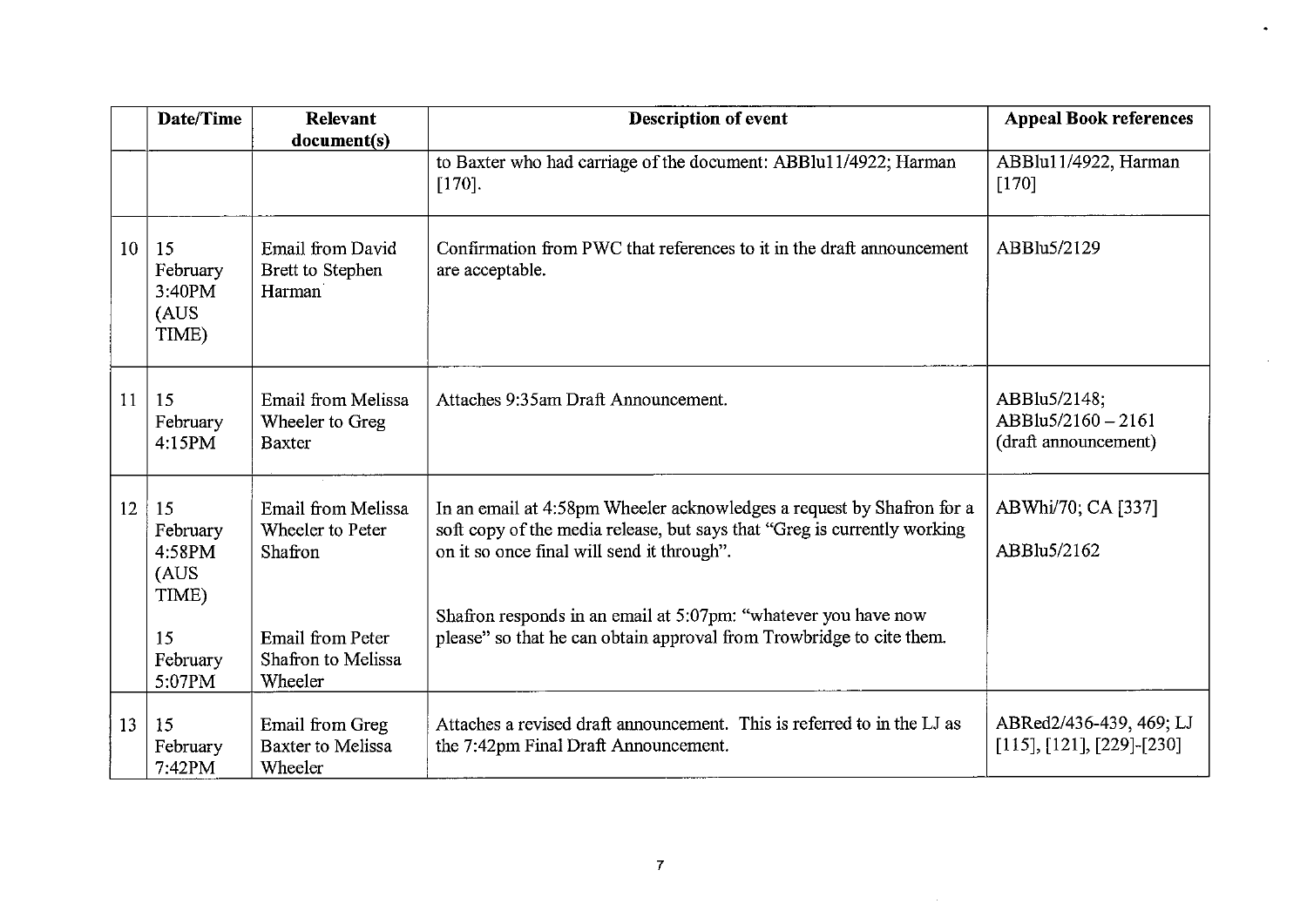| Date/Time | Relevant    | <b>Description of event</b>                                                                                                                                                                                                                                                                            | <b>Appeal Book references</b>                                                     |
|-----------|-------------|--------------------------------------------------------------------------------------------------------------------------------------------------------------------------------------------------------------------------------------------------------------------------------------------------------|-----------------------------------------------------------------------------------|
|           | document(s) | Baxter agreed in XX that the changes in paragraphs 1, 3, 4, 6, 9, 10, 11<br>and 13 of this version were significant: ABBla1/403 - 408/ T:795 at $1 -$<br>T:800 at 38.                                                                                                                                  | ABWhi/48-49, 68-69, 72;<br>CA [215]-[216], [218],<br>$[321]$ -[336], [350], [352] |
|           |             | The following amendments were made to the 9:35am Draft<br>Announcement:                                                                                                                                                                                                                                | ABBlu5/2166;<br>ABBlu5/2167-2168<br>(draft announcement)                          |
|           |             | Draft 2 news release Final                                                                                                                                                                                                                                                                             | ABBla1/403-408                                                                    |
|           |             | $\ddotsc$                                                                                                                                                                                                                                                                                              |                                                                                   |
|           |             | James Hardie Industries Limited (JHIL) announced today that it has<br>established a foundation to compensate sufferers of asbestos-related<br>diseases with claims against two former James Hardie subsidiaries the<br>company and fund medical research aimed at finding cures for these<br>diseases. |                                                                                   |
|           |             | The Medical Research and Compensation Foundation (Foundation), to<br>be chaired by Sir Llewellyn Edwards, will be completely independent of<br>JHIL and will commence operation with assets of \$284-285 million.                                                                                      |                                                                                   |
|           |             | The Foundation has will have sufficient funds to meet all legitimate<br>compensation claims anticipated from people injured by asbestos<br>products that were manufactured in the past by two former subsidiaries<br>of JHIL.                                                                          |                                                                                   |
|           |             | JHIL CEO <sub>7</sub> Mr Peter Macdonald said that the establishment of a fully-<br>funded Foundation provided certainty the best resolution for all-both<br>claimants and stakeholdersshareholders.                                                                                                   |                                                                                   |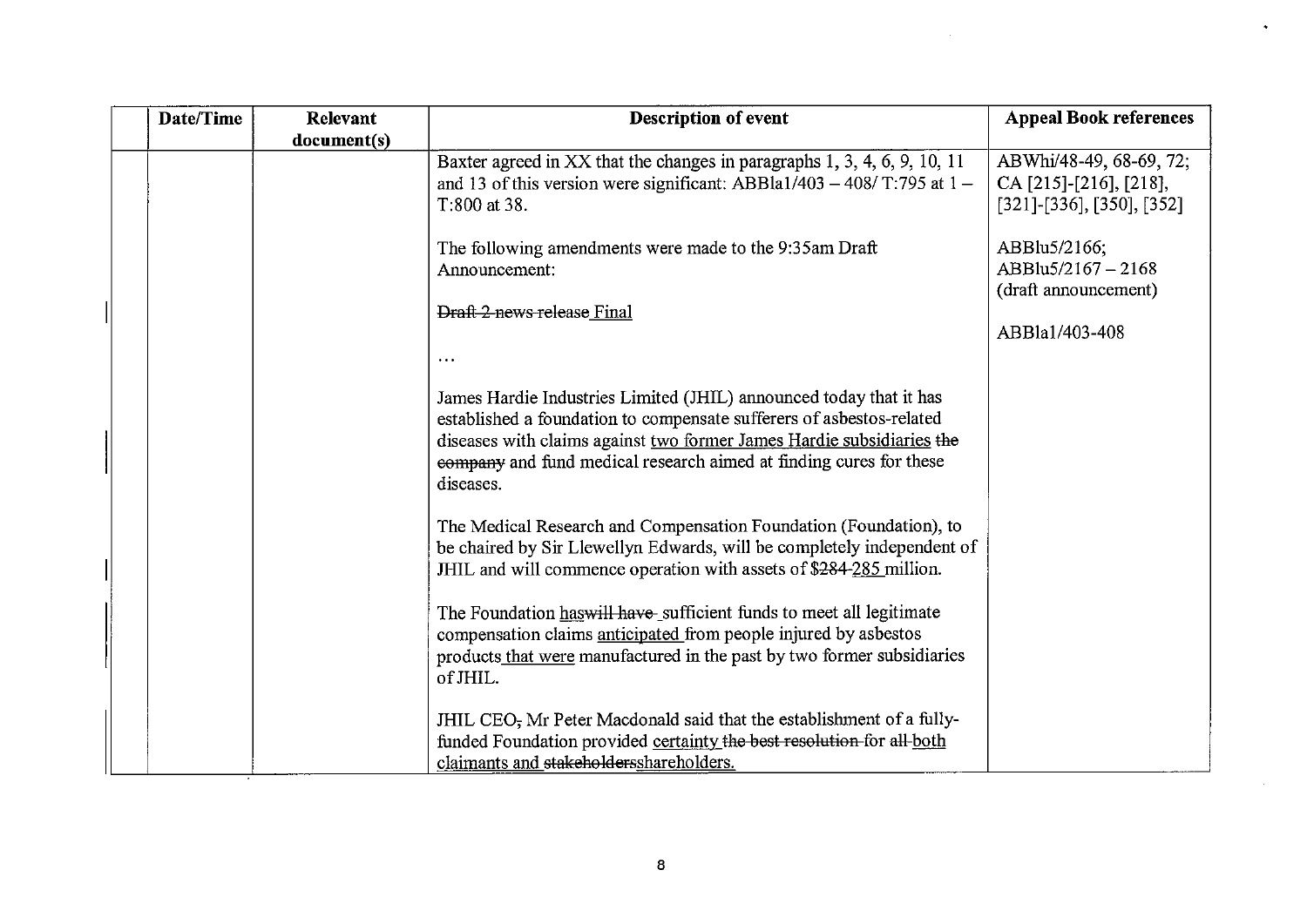| Date/Time | Relevant    | <b>Description of event</b>                                                                                                                                                                                                                                                                                                                                                                                    | <b>Appeal Book references</b> |
|-----------|-------------|----------------------------------------------------------------------------------------------------------------------------------------------------------------------------------------------------------------------------------------------------------------------------------------------------------------------------------------------------------------------------------------------------------------|-------------------------------|
|           | document(s) |                                                                                                                                                                                                                                                                                                                                                                                                                |                               |
|           |             | $\ddotsc$                                                                                                                                                                                                                                                                                                                                                                                                      |                               |
|           |             | "The Foundation will concentrate on managing its substantial assets for<br>the benefit of claimants. Its establishment has effectively resolved James<br>Hardie's asbestos liability and this will allow management to focus<br>entirely on growing the company-solely meeting the needs of and<br>allowing James Hardie to pursue its very exciting growth prospects for<br>the benefit of all shareholders." |                               |
|           |             | A separate fund of \$3 million has also been granted to the Foundation<br>set aside-for scientific and medical research aimed at finding treatments<br>and cures for asbestos diseases.                                                                                                                                                                                                                        |                               |
|           |             | The \$284-285 million assets of vested into the Foundation includes a<br>portfolios of commonly traded shareslong term securities, a substantial<br>cash reserve, properties which earn rent and insurance policies which<br>cover various types of claims, including all workers compensation<br>claims.                                                                                                      |                               |
|           |             | Fund manager, Towers Perrin has been appointed to manage advise the<br>Foundation's on its investments, which will generate investment income<br>and capital growth.                                                                                                                                                                                                                                           |                               |
|           |             | In establishing the Foundation, James Hardie sought expert advice from<br>a number of firms, including PricewaterhouseCoopers, Access<br>Economics and the actuarial firm, Trowbridgeaetuaries Trowbridge,<br>Access Economics and PricewaterhouseCoopers. With This-this advice,<br>supplemented supplementing the company's long experience in the area                                                      |                               |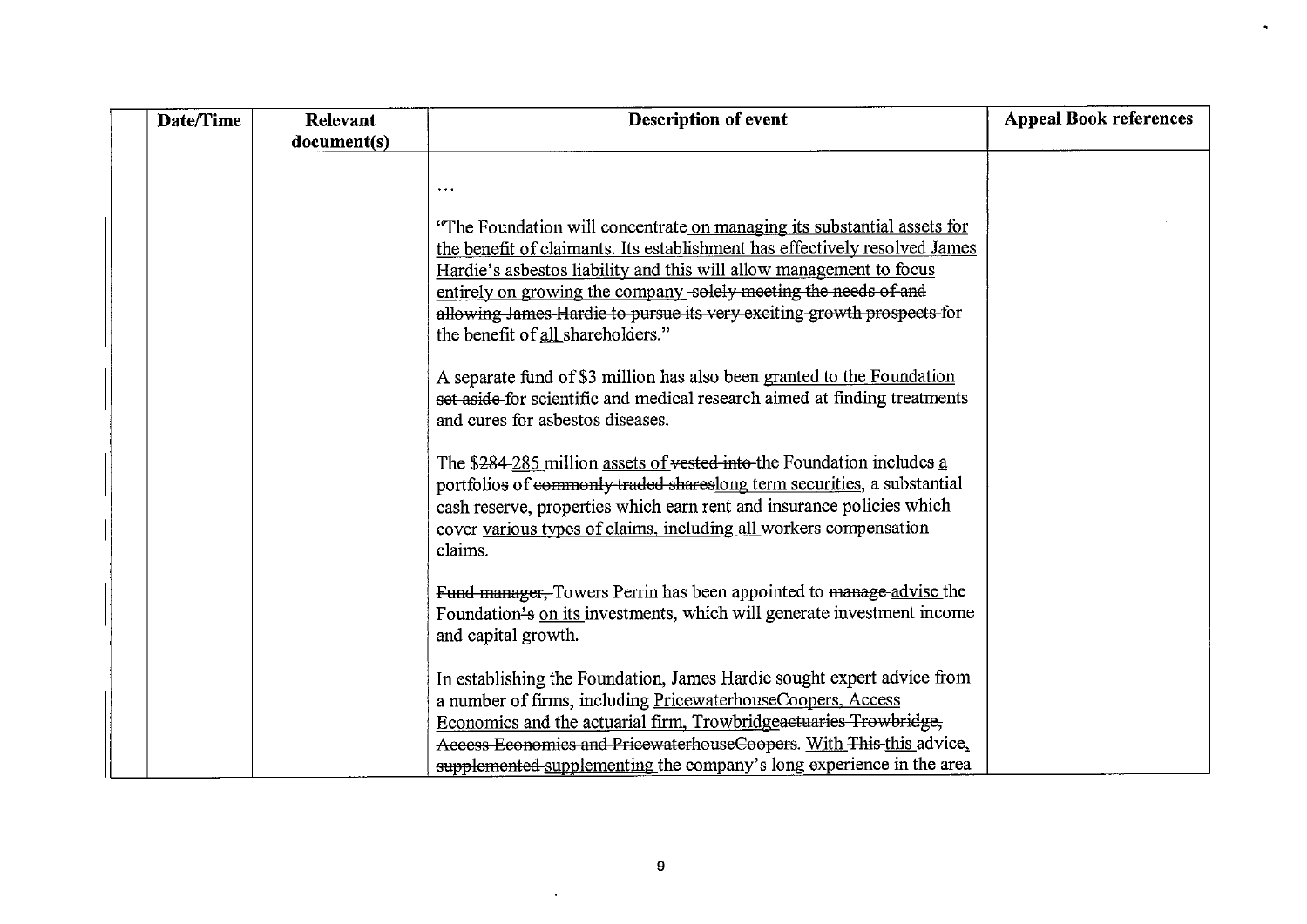| Date/Time | Relevant         | <b>Description of event</b>                                                                                                                                                                                                                                                                                        | <b>Appeal Book references</b> |
|-----------|------------------|--------------------------------------------------------------------------------------------------------------------------------------------------------------------------------------------------------------------------------------------------------------------------------------------------------------------|-------------------------------|
|           | document(s)      |                                                                                                                                                                                                                                                                                                                    |                               |
|           |                  | of asbestos, the directors of JHIL and formed the basis of determining<br>determined the level of funding required to meet all future claims by the<br>Foundation.                                                                                                                                                 |                               |
|           |                  | "The directors of James Hardie are is satisfied that the Foundation will<br>havehas sufficient funds to meet all-anticipated future claims," Mr<br>Macdonald said.                                                                                                                                                 |                               |
|           |                  | When all future claims have been concluded, the Foundation will<br>convert any remaining assets to eash and these-surplus funds will be<br>used to support further scientific and medical research donated to a<br>reputable medical and or scientific research organisation involved in<br>work on lung diseases. |                               |
|           |                  | Mr Macdonald said, Sir Llewellyn Edwards, who had-has resigned as a<br>director of James Hardie Industries Limited to take up his new<br>appointment as chairman of the Foundation, has enjoyed a long and<br>distinguished career in medicine, politics and business.                                             |                               |
|           |                  | His experience with James Hardie will assist the Foundation to rapidly<br>acquire the knowledge it needs to perform effectively. He Sir Llew is a<br>director of a number of organizsations including Westpac Banking<br>Corporation and is also Chancellor of the University of Queensland.                       |                               |
|           |                  | The other Foundation directors include are Mr Michael Gill, Mr Peter<br>Jollie and Mr Dennis Cooper.                                                                                                                                                                                                               |                               |
| 14 15     | Email from Peter | Informing David Minty that the JHIL Board approved the deal and that                                                                                                                                                                                                                                               | ABRed2/445; LJ [136]          |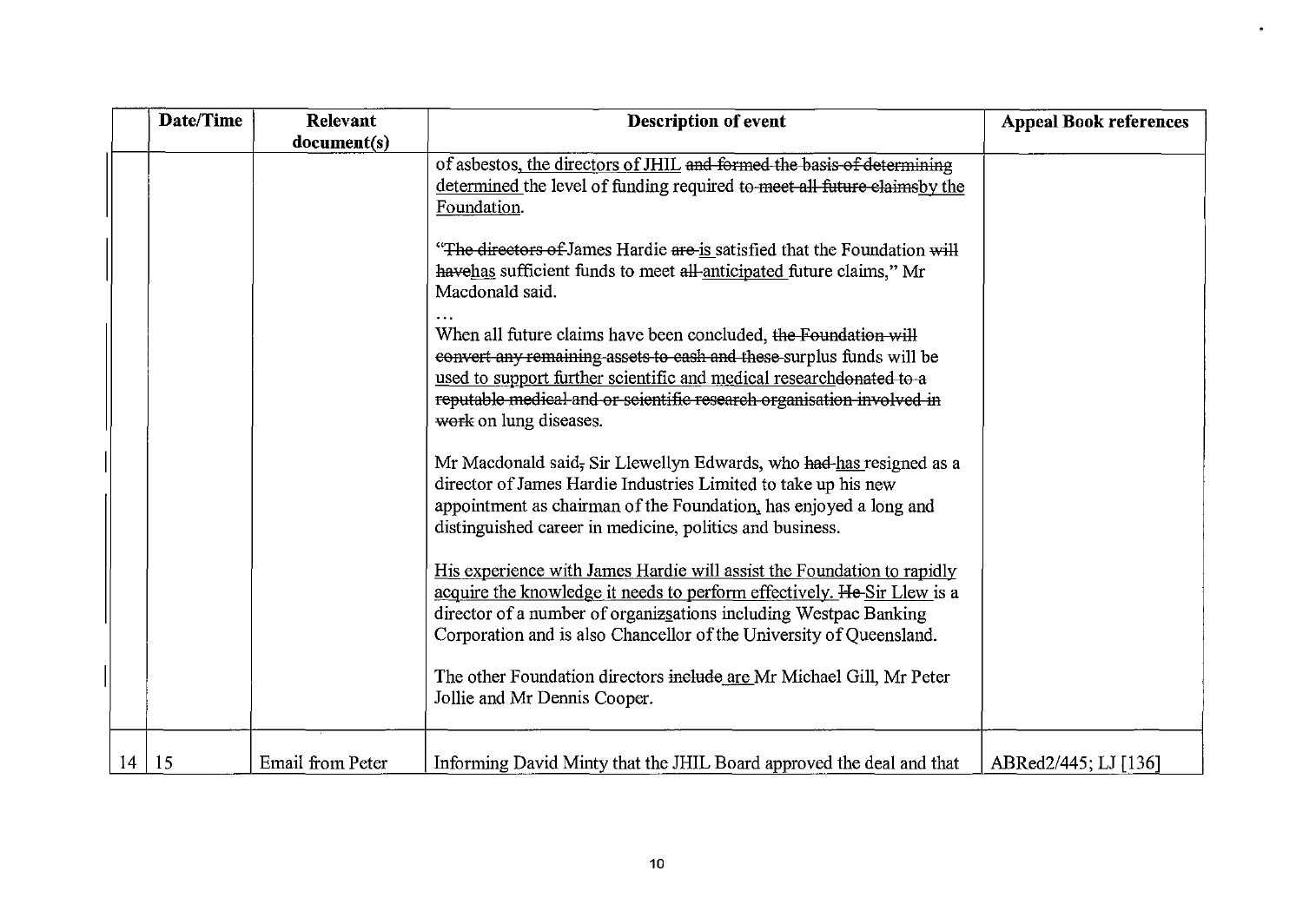|    | Date/Time                 | Relevant                                                             | <b>Description of event</b>                                                                                                                                                                                                                                                                                                                                                                                                                                                                            | <b>Appeal Book references</b>                                                    |
|----|---------------------------|----------------------------------------------------------------------|--------------------------------------------------------------------------------------------------------------------------------------------------------------------------------------------------------------------------------------------------------------------------------------------------------------------------------------------------------------------------------------------------------------------------------------------------------------------------------------------------------|----------------------------------------------------------------------------------|
|    | February<br>8:12PM        | document(s)<br>Shafron to David<br>Minty, copied to<br>Karl Marshall | "The wording we propose in the press release simply says that James<br>Hardie got advice from Trowbridge (and Access Economics, and PWC)<br>I trust that you are OK with that".                                                                                                                                                                                                                                                                                                                        | ABBlu5/1956                                                                      |
| 15 | 15<br>February<br>9:27PM  | Email from Melissa<br>Wheeler to Melanie<br>Coghlan                  | Attaches 7:42pm Final Draft Announcement with no changes.                                                                                                                                                                                                                                                                                                                                                                                                                                              | ABRed2/439, LJ[118]<br>ABBlu5/2169;<br>ABBlu5/2170-2171<br>(draft announcement)  |
| 16 | 15<br>February<br>10:10PM | Email from Melanie<br>Coghlan to Melissa<br>Wheeler                  | Attaches a further revised announcement. This is the form of the Final<br>ASX Announcement.<br>This version is put into final form with relevant James Hardie details and<br>the following amendments were made to paragraphs 2 and 8 of the text:<br>$\cdots$<br>The Medical Research and Compensation Foundation<br>(FoundationMRCF), to be chaired by Sir Llewellyn Edwards, will be<br>completely independent of JHIL and will commence operation with<br>assets of \$285-293 million.<br>$\ldots$ | ABRed2/439; LJ [119]<br>ABBlu5/2172;<br>ABBlu5/2173-2174<br>(draft announcement) |
|    |                           |                                                                      | The \$285-293 million assets of the Foundation include a portfolio of<br>long term securities, a substantial cash reserve, properties which earn                                                                                                                                                                                                                                                                                                                                                       |                                                                                  |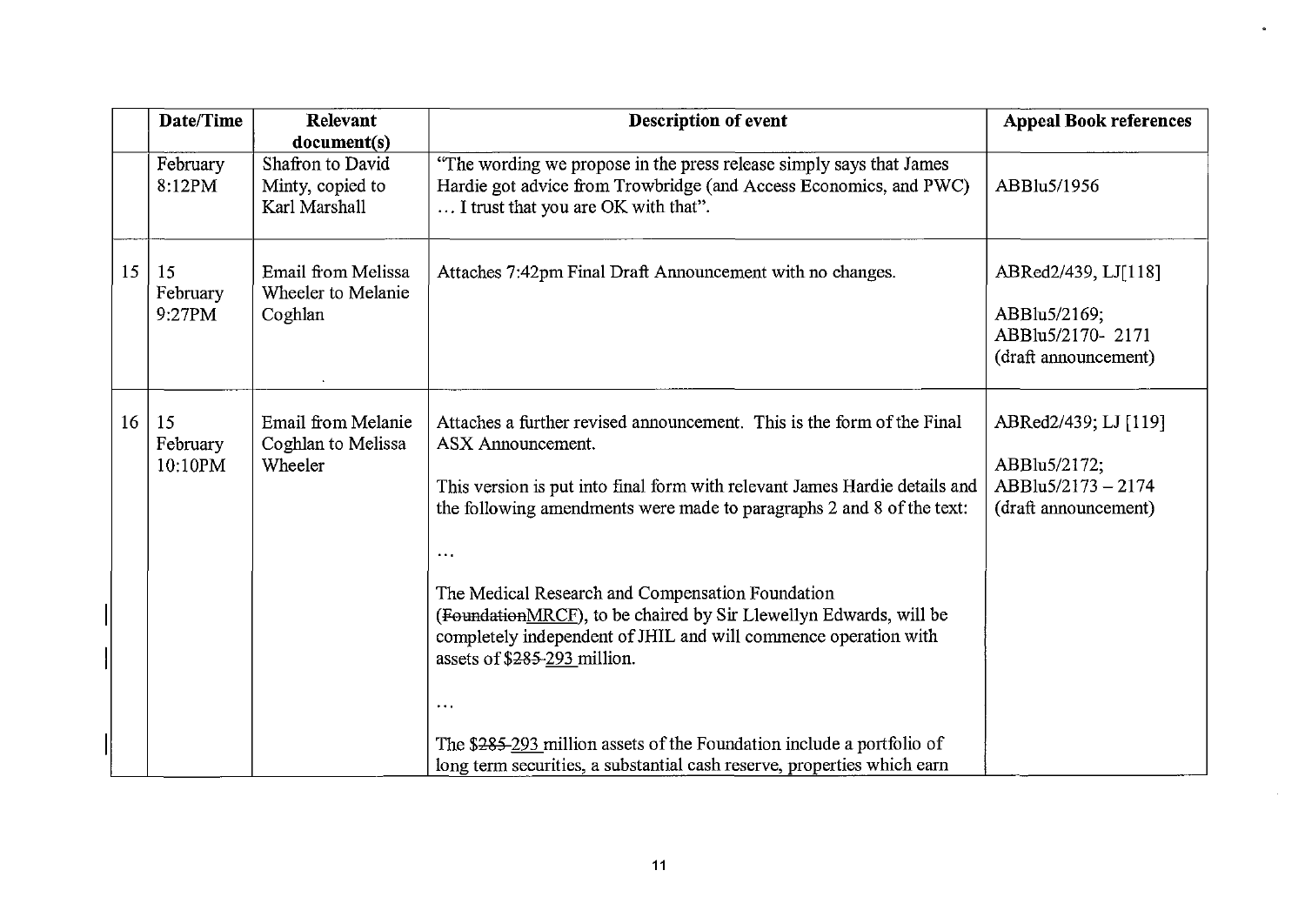|    | Date/Time      | Relevant                             | <b>Description of event</b>                                                                                                                                                                                                                                                                                                                                                                                                                                                                                                                                    | <b>Appeal Book references</b>                                                                               |
|----|----------------|--------------------------------------|----------------------------------------------------------------------------------------------------------------------------------------------------------------------------------------------------------------------------------------------------------------------------------------------------------------------------------------------------------------------------------------------------------------------------------------------------------------------------------------------------------------------------------------------------------------|-------------------------------------------------------------------------------------------------------------|
|    |                | document(s)                          | rent and insurance policies which cover various types of claims,<br>including all workers compensation claims.<br>The draft also incorporated a rider on the second page as follows:<br>"This document contains forward-looking statements. Forward-looking<br>statements are subject to risks and uncertainties and, as a result, readers<br>should not place undue reliance on such statements. The inclusion of<br>these forward-looking statements should not be regarded as a<br>representation that the objectives of plans described will be realised." |                                                                                                             |
| 17 | 16<br>February | Letter from Donald<br>Cameron to ASX | Attaches the Final ASX Announcement for release to the market.                                                                                                                                                                                                                                                                                                                                                                                                                                                                                                 | ABRed2/439; LJ [120]<br>ABWhi/49-50; CA [218]<br>ABBlu6/2386;<br>ABBlu6/2387 - 2388<br>(final announcement) |

 $\bullet$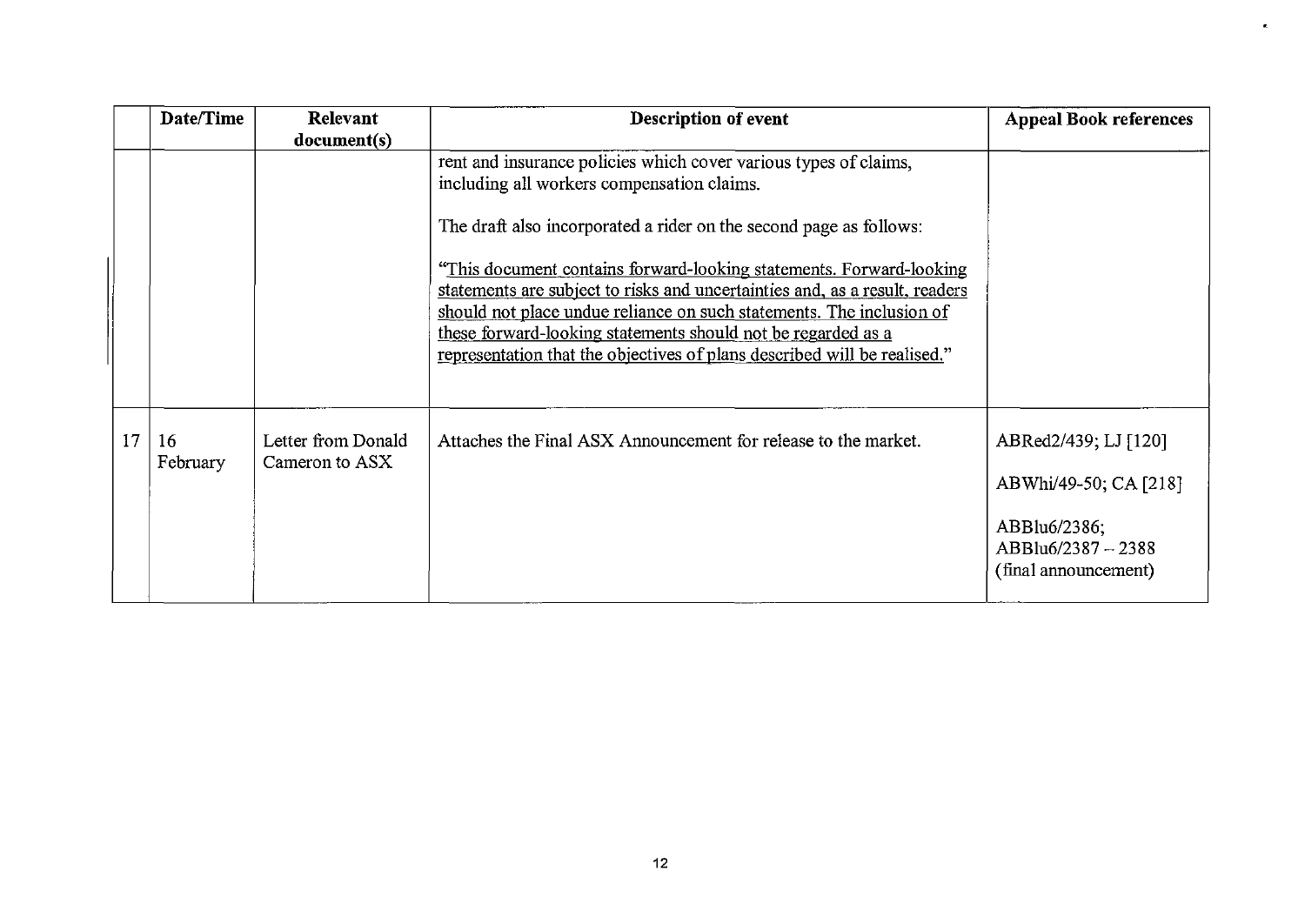62

### **ANNEXURE**

#### Comparison between "Draft ASX Announcement" and "Final ASX Release"

### Legally privileged and confidential - for legal advice only

**Draft news release** 16-14 February 2001

 $\int$ 

#### James Hardie resolves its Asbestos Liability Favourably for Claimants and Shareholders

James Hardie Industries Limited (JHIL) announced today that it had established a foundation to compensate sufferers of asbestos·related diseases with claims against two former James Hardie subsidiaries the company and fund medical research aimed at finding cures for these diseases.

The Medical Research and Compensation Foundation (MRCFFeundation), to be chaired by Sir Llewellyn Edwards, will be completely independent of JHIL and will commence operation with assets of \$293284\_million.

The Foundation haswill have sufficient funds to meet all legitimate compensation claims anticipated from people injured by asbestos products that were manufactured in the past by two former subsidiaries of JHIL.

JHIL CEO, Mr Peter Macdonald said that the establishment of a fully-funded Foundation provided certainty for both claimants and shareholdersthe best resolution for all stakeholders.

"The establishment of the Medical Research and Compensation Foundation provides certainty for people with a legitimate claim against the former James Hardie companies which manufactured asbestos products," Mr Macdonald said.

"The Foundation will concentrate on managing its substantial assets for the benefit of claimants. Its establishment has effectively resolved James Hardie's asbestos liability and this will allow management to focus entirely on growing the companyselely on asbestes for the benefit of elaimants allowing, James Hardie to pursue its very exciting growth prospects for the benefit of shareholders."

A separate fund of \$3 million has also been granted to the Foundationset aside for scientific and medical research aimed at finding treatments and cures for asbestos diseases.

The \$293284 million assets of vested inte the Foundation includes a portfolios of long term securitiescommonly traded shares, a substantial cash reserve, properties which earn rent and insurance policies which cover various types of claims, including all workers compensation claims.

Fund manager, Towers Perrin has been appointed to advise the Foundation on its manage the Foundation's investments, which will generate investment income and capital growth.

In establishing the Foundation, James Hardie sought expert advice from a number of firms, including actuaries Trowbridge, Access Economics and PricewaterhouseCoopers. Access Economics and the actuarial firm. Trowbridge. With tThis advice, supplementinged the company's long experience in the area of asbestos, the directors of JHILand formed the basis of determineding the level of funding required by the Foundationte meet all future claims.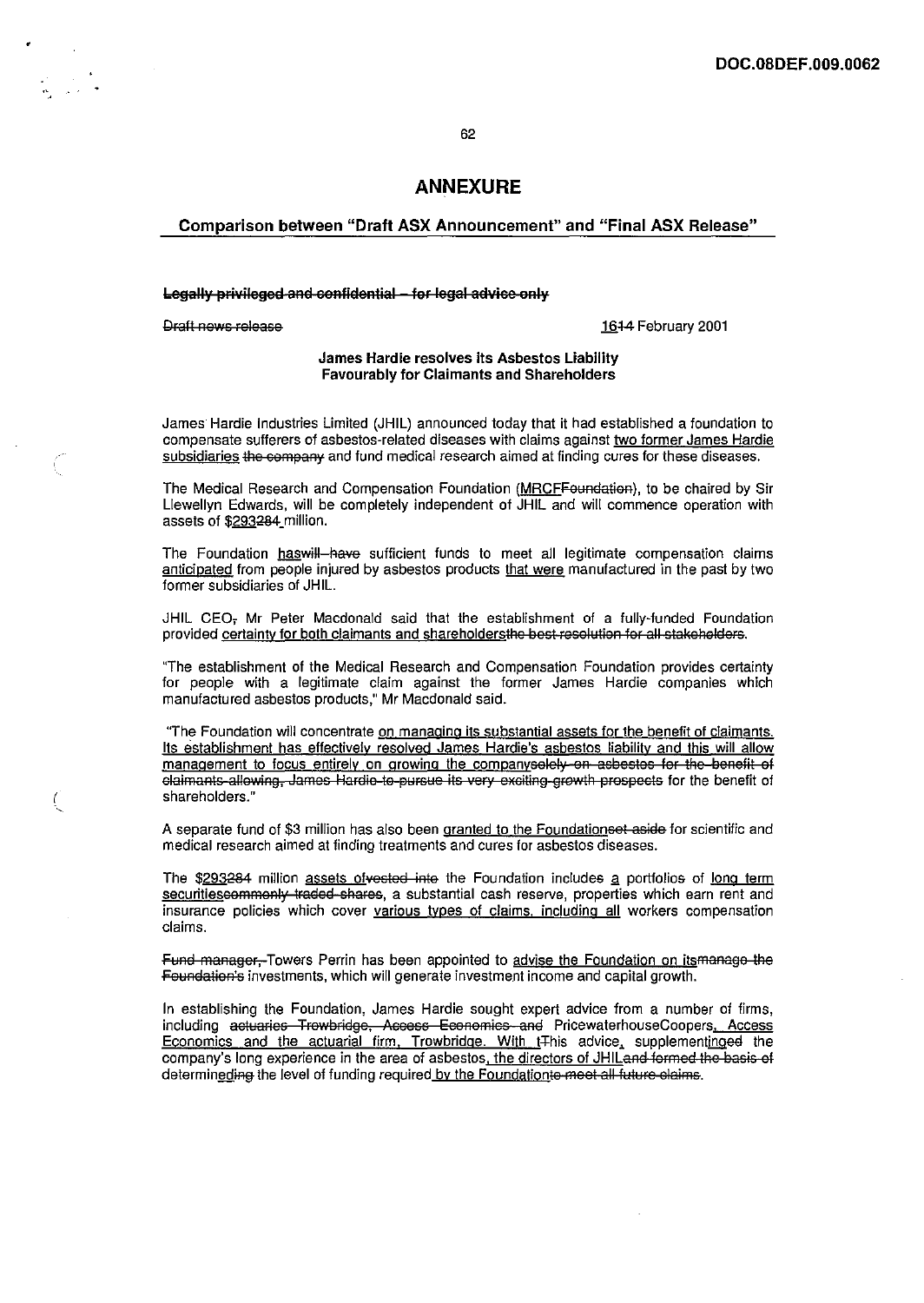"The directors of James Hardie is are satisfied that the Foundation has will have sufficient funds to meet anticipatedall future claims," Mr Macdonald said.

The initial \$3 million for medical research will enable the Foundation to continue work on existing programs established by James Hardie as well as launch new programs.

When all future claims have been concluded, the Foundation will convert any remaining assets to eash and these surplus funds will be used to support furtherdenated to a reputable medical and of scientific and medical research erganisation involved in work on lung diseases.

Mr Macdonald said, Sir Llewellyn Edwards, who has dresigned as a director of James Hardie Industries Limited to take up his new appointment as chairman of the Foundation, has enjoyed a long and distinguished career in medicine, politics and business. His experience with James Hardie will assist the Foundation to rapidly acquire the knowledge it needs to perform effectively. Sir LlewMe is a director of a number of organisations including Westpac Banking Corporation and is also Chancellor of the University of Queensland.

The other Foundation directors areinelude Mr Michael Gill, Mr Peter Jollie and Mr Dennis Cooper.

-£ends-

 $\label{eq:1} \begin{array}{ll} \mathbf{r} & \mathbf{r} \\ \mathbf{r} & \mathbf{r} \end{array}$ 

ŧ

**K** 

For further details contactinformation:

Greg Baxter, Senior Vice President Corporate Affairs BusTel: (61 2) 9290 5225 (BH) Mob: 0419 461 368 (AH)

#### This document is available from the Investor Relations Section of the James Hardie website - www.jameshardie.com.

**This document contains forward-looking statements. Forward-looking statements are subject to risks and uncertainties and, as a result, readers should not place undue reliance on such statements. The inclusion of these forward looking statements should not be regarded as a representation that the objectives or plans described will be realised.**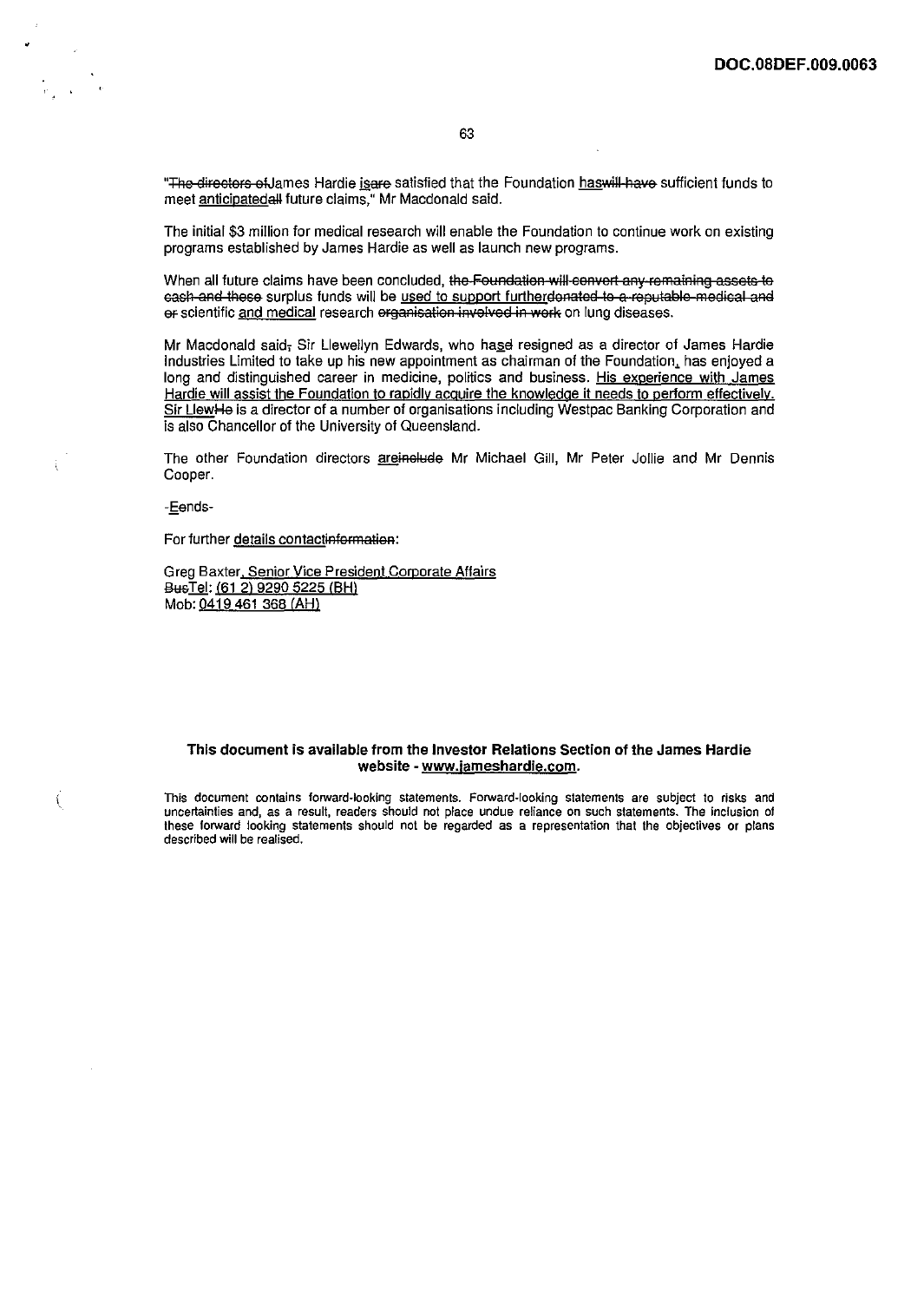# **WITNESSES NOT CALLED AIDE MEMOIR**

 $\mathcal{R}_{\mathcal{A}^{\text{out}}}$ 

| No. | <b>Date</b>             | <b>Description of event</b>                                                                                                                                                                                                                                                                                                                             | <b>Appeal Book References</b>                                              |
|-----|-------------------------|---------------------------------------------------------------------------------------------------------------------------------------------------------------------------------------------------------------------------------------------------------------------------------------------------------------------------------------------------------|----------------------------------------------------------------------------|
| 1.  | 14 February 2007        | Commencement of proceedings.                                                                                                                                                                                                                                                                                                                            | ABRed1/1                                                                   |
| 2.  | 3 March 2008            | ASIC commenced serving affidavits, outlines of evidence and list of topics. The<br>material served on 3 March 2008 included a list of topics identifying documents for<br>Wilson of UBS.                                                                                                                                                                | ABWhi126, CA [675]                                                         |
| 3.  | 7, 14 March 2008        | ASIC served Lists of Topics for witnesses in accordance with the procedural<br>directions for each of Robb of Allens and Sweetman of UBS.                                                                                                                                                                                                               | ABRed2/463, LJ [205]<br>ABWhi122, CA [649]<br>ABBlu10/4662<br>ABBlu11/4759 |
| 4.  | $June - August$<br>2008 | ASIC served subpoenas on witnesses intending to call, including Robb.                                                                                                                                                                                                                                                                                   | ABWhi122, CA [650]                                                         |
| 5.  | 2 September 2008        | ASIC served the affidavit of Sweetman sworn 1 September 2008 which was intended<br>to replace the list of topics served 14 March 2008 and advised the parties that it<br>would seek leave to rely upon it at the hearing.                                                                                                                               | ABRed2/463, LJ [205]<br>ABWhi126, CA [676]<br>ABBlu11/5078                 |
| 6.  | 8 September 2008        | ASIC advised by Allens of the relaxation by JHINV and ABN60 of a duty of<br>confidentiality said to be owed to them by the Allens witnesses.                                                                                                                                                                                                            | ABBlu12/5224                                                               |
| 7.  | 9 September 2008        | ASIC wrote to the parties advising that it proposed to attempt to obtain affidavits or<br>outlines of evidence for each of the Allens witnesses for whom List of Topics had<br>previously been served, including Robb.                                                                                                                                  | ABWhi122, CA [651]<br>ABBlu12/5224                                         |
| 8.  | 15 September<br>2008    | Atanaskovic Hartnell (solicitors for the 4th-7th defendants) requested in a letter to<br>ASIC that it confirm that: 'in order to minimise the prejudice to the defendants to the<br>proceedings, ASIC will give priority to the preparation and service of statements of<br>those of the Allens witnesses who ASIC has asserted are 'major' witnesses'. | DOC.08DEF.001.0090                                                         |
| 9.  | 15 September<br>2008    | ASIC wrote to the parties advising that it intended to serve an affidavit of Robb   DOC.08DEF.001.0096<br>(amongst others) and the preparation of it was "underway" and that an affidavit                                                                                                                                                               |                                                                            |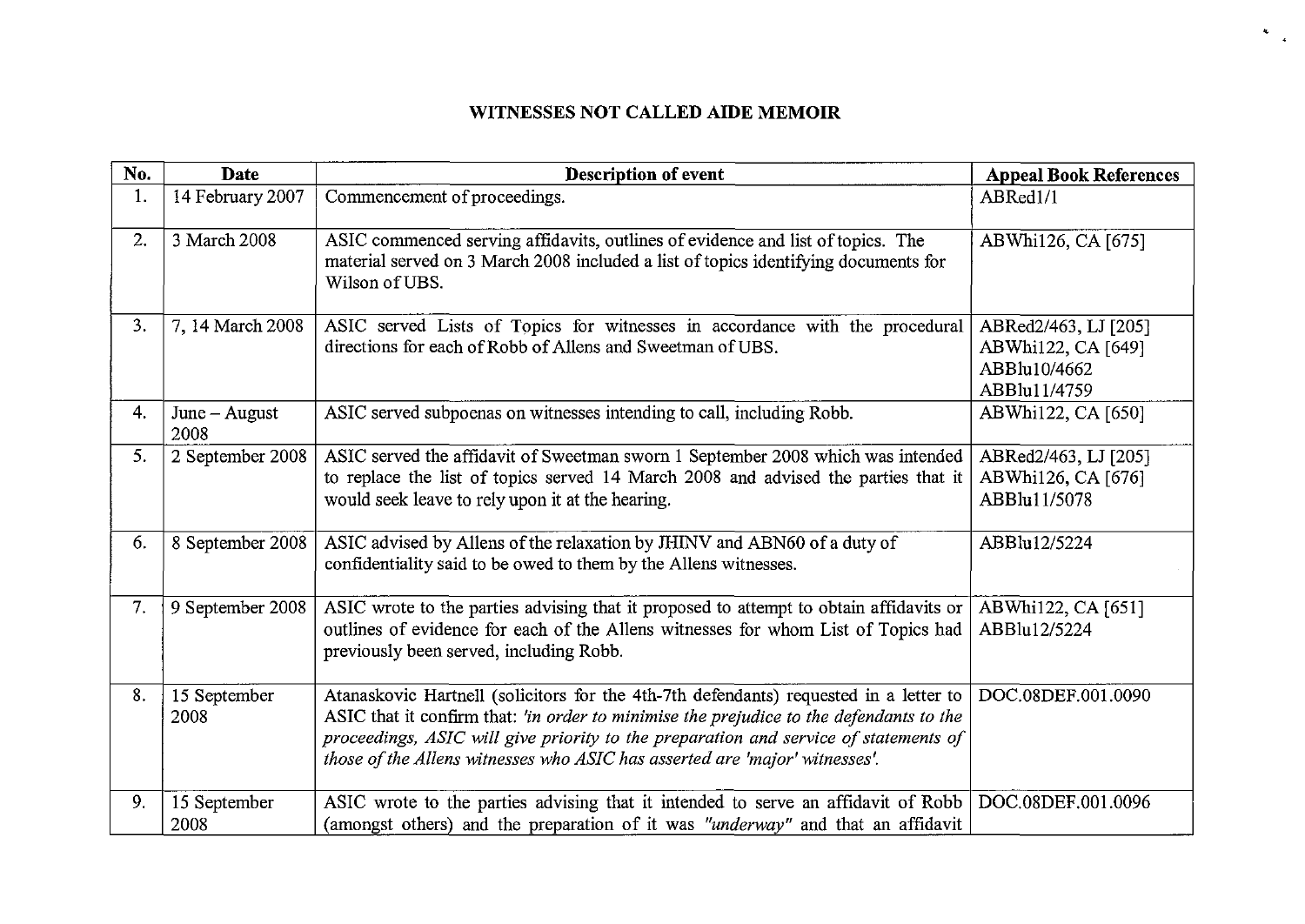| No.  | Date                             | <b>Description of event</b>                                                                                                                                                                                                                                                                                                                                                                                                                                                                                                                       | <b>Appeal Book References</b>                                |
|------|----------------------------------|---------------------------------------------------------------------------------------------------------------------------------------------------------------------------------------------------------------------------------------------------------------------------------------------------------------------------------------------------------------------------------------------------------------------------------------------------------------------------------------------------------------------------------------------------|--------------------------------------------------------------|
|      |                                  | would be provided to the defendants "at the earliest opportunity".                                                                                                                                                                                                                                                                                                                                                                                                                                                                                |                                                              |
| 10.  | 16 September<br>2008             | ASIC wrote to the Court advising that it intended to call a number of Allens<br>witnesses, including Robb, and was in the process of attempting to obtain affidavits<br>or outlines of evidence from them as soon as practicable to do so.                                                                                                                                                                                                                                                                                                        | ABRed2/463, LJ [205]<br>ABWhi122, CA [652]<br>ABBlu12/5226   |
|      | 11. $\vert$ 22 September<br>2008 | ASIC informed the Court that they "had exemplary cooperation from the Allen's [sic]<br>witnesses" in endeavouring to provide statements as soon as possible.<br>The Court directed ASIC at the directions hearing to use its best endeavours to serve<br>on the second and ninth defendants affidavits of Robb, Williams and other Allens<br>solicitors by no later than 10.15am on 29 September 2008.                                                                                                                                            | ABWhi123, CA [653]<br>ABBla1/2O<br>ABBla1/2R<br>ABBla1/2W-3C |
| 12.1 | 29 September<br>2008             | The trial commenced. The affidavits of the Allens solicitors had not been served.                                                                                                                                                                                                                                                                                                                                                                                                                                                                 | ABWhi123, CA [654]                                           |
| 13.  | 6 October 2008                   | ASIC wrote to the parties advising that it would not be reading the affidavits of<br>Sweetman and Mackay (previously served) and that it would not be calling Wilson as<br>a witness.                                                                                                                                                                                                                                                                                                                                                             | ABRed2/463, LJ [205]<br>ABWhi126, CA [677]<br>ABBlu12/5306   |
| 14.  | 7 October 2008                   | Robb's solicitors wrote a letter to ASIC enclosing part 1 of Robb's draft<br>statement/affidavit/outline of evidence and which stated that they anticipated<br>providing the draft of part 2 "later this week", and asked "if you and your counsel<br>would like to meet with Mr Robb tomorrow or on the weekend".                                                                                                                                                                                                                                | ABWhi123, CA [656]<br>ABBlu12/5308                           |
| 15.  | 8 October 2008                   | ASIC informed the Court that:<br>ASIC still did not have an affidavit from Robb;<br>the delay in obtaining an affidavit from Robb had caused ASIC to consider<br>whether the Allens witnesses were truly part of ASIC's case in chief;<br>the defences were being reviewed to ascertain whether any defendant raised a<br>positive defence of reliance on Allen's advice; and<br>ASIC was considering whether or not to call Robb and other Allens' witnesses<br>and sought the opportunity to make a decision by the close of business that day. | ABWhi123-124, CA<br>$[657]$ - $[660]$<br>ABBla1/218          |

 $\ddot{\phantom{a}}$